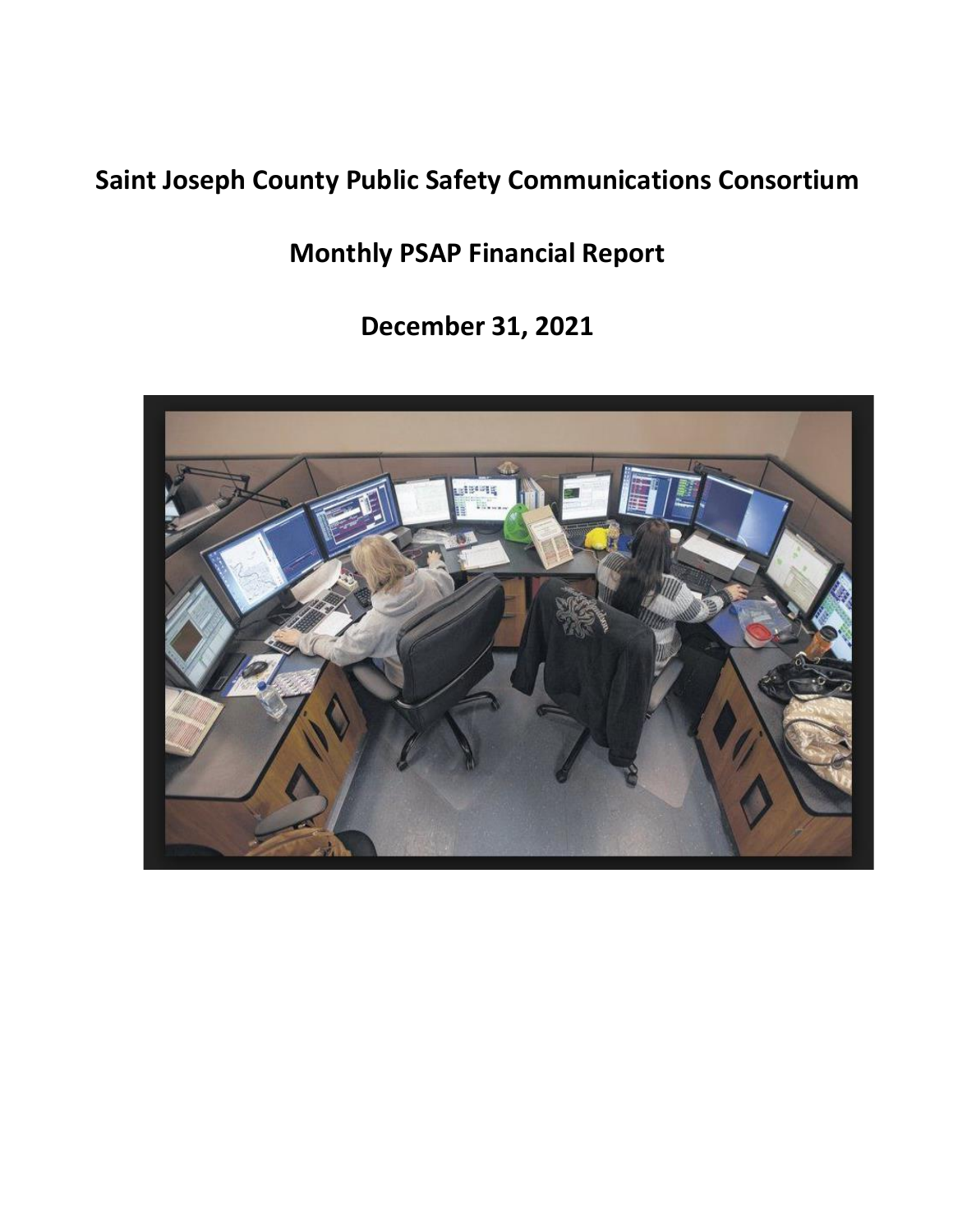|                   | <b>Saint Joseph County PSAP</b>                                  |                       |                                                       |                       |                              |                           |                              |                              |                          |                          |                          |                                 |                             |
|-------------------|------------------------------------------------------------------|-----------------------|-------------------------------------------------------|-----------------------|------------------------------|---------------------------|------------------------------|------------------------------|--------------------------|--------------------------|--------------------------|---------------------------------|-----------------------------|
|                   | <b>Operating Fund Financial Report</b><br>December 31, 2021      |                       |                                                       |                       |                              |                           |                              |                              |                          |                          |                          |                                 |                             |
|                   |                                                                  |                       |                                                       |                       |                              | 2021                      |                              | 2021                         | <b>YTD</b>               |                          | <b>YTD</b>               | <b>Budget</b><br><b>Balance</b> | Percent                     |
| Account<br>Number | Description                                                      | Actual                | Actual<br>12/31/2017 12/31/2018 12/31/2019 12/31/2020 | Actual                | Actual                       | Original<br><b>Budget</b> | <b>Budget</b><br>Adjustments | Amended<br><b>Budget</b>     | Actual<br>12/31/2021     |                          | Actual<br>12/31/2021     | 12/31/2021                      | of Amended<br><b>Budget</b> |
|                   |                                                                  |                       |                                                       |                       |                              |                           |                              |                              |                          |                          |                          |                                 |                             |
|                   | Fund 1222 - Statewide 911 Fund                                   |                       |                                                       |                       |                              |                           |                              |                              |                          |                          |                          |                                 |                             |
|                   | Revenue                                                          |                       |                                                       |                       |                              |                           |                              |                              |                          |                          |                          |                                 |                             |
| 2709<br>2700      | State 911 Revenue (\$145,449 & Supplemental)<br>Other            | 2,119,424<br>$\bf{0}$ | 2,165,225<br>$\bf{0}$                                 | 2,268,739<br>2,353    | 2,366,786<br>$\bf{0}$        | 1,745,388<br>$\mathbf{0}$ | 426,479<br>$\bf{0}$          | 2,171,867<br>$\mathbf{0}$    | 2,171,867<br>$\bf{0}$    | $\bf{0}$<br>$\bf{0}$     | 2,171,867<br>$\Omega$    | $\mathbf{0}$<br>$\Omega$        | 100%<br>0%                  |
| 2711              | Reimbursements                                                   | 31,443                | 50                                                    | 183                   | $\Omega$                     | $\Omega$                  | $\bf{0}$                     | $\Omega$                     | $\Omega$                 | $\bf{0}$                 | $\Omega$                 | $\Omega$                        | 100%                        |
| 6101              | <b>Bank Account Interest</b>                                     | $\Omega$              | 10,079                                                | 29,458                | 19,974                       | 20,000                    | (12, 339)                    | 7,661                        | 7,661                    | $\bf{0}$                 | 7,661                    | 0                               | 100%                        |
| 6405<br>8400      | Payroll Withholding<br>Investment Interest                       | $\bf{0}$<br>$\bf{0}$  | $\bf{0}$<br>18,319                                    | $\Omega$<br>41,892    | 894<br>48,157                | $\Omega$<br>40,000        | $\bf{0}$<br>(14, 778)        | $\Omega$<br>25,222           | $\Omega$<br>25,222       | 0<br>$\bf{0}$            | $\sqrt{ }$<br>25,222     | 0<br>0                          | 0%<br>100%                  |
| 9999              | Transfer In                                                      | 106,322               | $\bf{0}$                                              | $\bf{0}$              | $\bf{0}$                     | $\Omega$                  | $\mathbf{0}$                 | $\mathbf{0}$                 | $\Omega$                 | $\bf{0}$                 | $\sqrt{ }$               | $\mathbf{0}$                    | 0 <sup>9</sup>              |
|                   | <b>Total Revenue</b>                                             | 2,257,189             | 2,193,673                                             | 2,342,624             | 2,435,811                    | 1,805,388                 | 399,362                      | 2,204,750                    | 2,204,750                | $\bf{0}$                 | 2,204,750                | $\bf{0}$                        | 100%                        |
|                   | <b>Expenditures</b>                                              |                       |                                                       |                       |                              |                           |                              |                              |                          |                          |                          |                                 |                             |
| 11032             | <b>Executive Director</b>                                        | 65,577                | 80,000                                                | 90,000                | 92,700                       | 92,700                    | $\bf{0}$                     | 92,700                       | 92,700                   | $\bf{0}$                 | 92,700                   | $\mathbf{0}$                    | 100%                        |
| 11312             | IT Manager                                                       | 13,462                | 53,846                                                | 66,731                | 72,100                       | 72,100                    | $\bf{0}$                     | 72,100                       | 72,100                   | $\bf{0}$                 | 72,100                   | 0                               | 100%                        |
| 11314<br>11409    | IT Technician<br><b>Training Officer</b>                         | 45,000<br>54,006      | 32,452<br>18,846                                      | $\Omega$<br>$\bf{0}$  | $\mathbf{0}$<br>$\mathbf{0}$ | $\Omega$<br>$\bf{0}$      | $\bf{0}$<br>$\bf{0}$         | $\mathbf{0}$<br>$\mathbf{0}$ | $\bf{0}$<br>$\bf{0}$     | $\bf{0}$<br>0            | 0<br>0                   | $\mathbf{0}$<br>$\mathbf{0}$    | 0%<br>0%                    |
| 11973             | Quality Assurance Manager                                        | $\bf{0}$              | $\bf{0}$                                              | 11,022                | 42,785                       | 48,410                    | 11,590                       | 60,000                       | 55,988                   | $\bf{0}$                 | 55,988                   | 4,012                           | 93%                         |
| 11410             | <b>Communications Supervisor</b>                                 | 145,655               | 149,677                                               | 157,093               | 161,645                      | 169,500                   | $\bf{0}$                     | 169,500                      | 161,750                  | $\bf{0}$                 | 161,750                  | 7,750                           | 95%                         |
| 11412             | Telecommunicator II                                              | 1,334,449             | $\bf{0}$                                              | $\bf{0}$              | $\mathbf{0}$                 | $\Omega$                  | $\bf{0}$                     | $\bf{0}$                     | $\bf{0}$                 | $\bf{0}$                 | 0                        | $\mathbf{0}$                    | 0%                          |
| 11413<br>11414    | Telecommunicator I<br>Supervisor Pay Differential                | 813,519<br>23,816     | $\bf{0}$<br>20,717                                    | $\bf{0}$<br>3,845     | $\mathbf{0}$<br>$\Omega$     | $\Omega$<br>$\Omega$      | $\bf{0}$<br>$\Omega$         | $\bf{0}$<br>$\Omega$         | $\bf{0}$<br>$\Omega$     | $\bf{0}$<br>$\mathbf{0}$ | $\mathbf{0}$<br>$\Omega$ | $\mathbf{0}$<br>$\Omega$        | 0%<br>100%                  |
| 11415             | On-Call Employee                                                 | $\bf{0}$              | 37,559                                                | 23,074                | 8,424                        | 35,000                    | $\bf{0}$                     | 35,000                       | 20,582                   | $\bf{0}$                 | 20,582                   | 14,418                          | 59%                         |
| 11417             | <b>Training Manager</b>                                          | $\bf{0}$              | $\bf{0}$                                              | $\bf{0}$              | $\bf{0}$                     | $\Omega$                  | 60,000                       | 60,000                       | 35,421                   | 0                        | 35,421                   | 24,579                          | 59%                         |
| 11452             | <b>Administrative Manager</b>                                    | 40,000                | 45,000                                                | 41,884                | 47,277                       | 47,277                    | $\mathbf{0}$                 | 47,277                       | 47,277                   | 0                        | 47,277                   | $\Omega$                        | 100%                        |
| 11458<br>11509    | <b>Operations Manager</b><br>Public Information Officer          | 65,000<br>40,000      | 125,577<br>40,000                                     | 140,000<br>40,800     | 144,200<br>42,024            | 144,200<br>42,024         | $\bf{0}$<br>$\bf{0}$         | 144,200<br>42,024            | 144,200<br>42,024        | $\bf{0}$<br>$\bf{0}$     | 144,200<br>42,024        | 0<br>$\Omega$                   | 100%<br>100%                |
| 11578             | <b>Education Overtime</b>                                        | $\bf{0}$              | $\bf{0}$                                              | $\bf{0}$              | $\bf{0}$                     | $\Omega$                  | $\bf{0}$                     | $\bf{0}$                     | $\bf{0}$                 | $\bf{0}$                 | C                        | $\mathbf{0}$                    | 0%                          |
| 11979             | CAD/Radio Specialist                                             | $\bf{0}$              | $\overline{0}$                                        | $\Omega$              | 55,385                       | 60,000                    | $\bf{0}$                     | 60,000                       | 60,000                   | $\bf{0}$                 | 60,000                   | $\mathbf{0}$                    | 100%                        |
| 14800             | FICA                                                             | $\bf{0}$              | 303,368                                               | 306,760               | 320,463                      | 357,785                   | $\bf{0}$                     | 357,785                      | 339,589                  | $\bf{0}$                 | 339,589                  | 18,196                          | 95%                         |
| 14810             | PERF                                                             | $\Omega$              | 454,803                                               | 461,704               | 486,815                      | 523,816                   | $\Omega$                     | 523,816                      | 511,126                  | $\mathbf{0}$             | 511,126                  | 12,690                          | 98%                         |
| 14840<br>22010    | Group Medical Insurance<br>Gas Oil & Lubricants                  | $\bf{0}$<br>1,217     | 936,000<br>$\bf{0}$                                   | 167,000<br>$\Omega$   | 1,371,330<br>$\bf{0}$        | 1,401,300<br>$\Omega$     | $\mathbf{0}$<br>$\bf{0}$     | 1,401,300<br>$\mathbf{0}$    | 1,401,300<br>$\bf{0}$    | $\bf{0}$<br>0            | 1,401,300<br>C           | $\bf{0}$<br>0                   | 100%<br>0%                  |
| 23460             | Other Materials                                                  | 30                    | $\overline{0}$                                        | $\Omega$              | $\Omega$                     | $\Omega$                  | $\mathbf{0}$                 | $\bf{0}$                     | $\bf{0}$                 | $\bf{0}$                 | 0                        | 0                               | 0%                          |
| 32050             | <b>Instruction &amp; Training</b>                                | 3,235                 | $\bf{0}$                                              | $\bf{0}$              | $\bf{0}$                     | $\Omega$                  | $\mathbf{0}$                 | $\bf{0}$                     | $\bf{0}$                 | 0                        | 0                        | 0                               | 0%                          |
| 36015             | <b>Contractual Services</b>                                      | 622                   | $\Omega$                                              | $\Omega$              | $\Omega$                     | $\Omega$                  | $\Omega$                     | $\Omega$                     | $\Omega$                 | $\bf{0}$                 | $\Omega$                 | $\Omega$                        | 0%                          |
| 36051<br>36100    | Technology - Lease Equipment<br>Repairs - Auto & Trucks          | 668,021<br>$\theta$   | $\Omega$<br>2,353                                     | $\bf{0}$<br>$\Omega$  | $\mathbf{0}$<br>$\mathbf{0}$ | $\Omega$<br>$\Omega$      | $\mathbf{0}$<br>$\Omega$     | $\bf{0}$<br>$\Omega$         | $\mathbf{0}$<br>$\Omega$ | $\mathbf{0}$<br>$\bf{0}$ | $\Omega$<br>$\Omega$     | 0<br>$\Omega$                   | 0%<br>0%                    |
| 65030             | Inter Fund Transfer (PSAP Center Maint.)                         | 29,693                | $\Omega$                                              | $\Omega$              | $\Omega$                     | $\Omega$                  | $\Omega$                     | $\Omega$                     | $\Omega$                 | $\Omega$                 | $\Omega$                 | $\Omega$                        | 0%                          |
|                   | <b>Total Expenditures</b>                                        | 3,343,301             | 2,300,198                                             | 1,509,912             | 2,845,147                    | 2,994,112                 | 71,590                       | 3,065,702                    | 2,984,057                | $\bf{0}$                 | 2,984,057                | 81,645                          | 97%                         |
|                   | Net Surplus/(Deficit)                                            | (1,086,112)           | (106, 525)                                            | 832,712               | (409, 335)                   | (1, 188, 724)             |                              | (860, 952)                   | (779, 308)               | $\bf{0}$                 | (779, 308)               |                                 |                             |
|                   | Beginning Cash Balance                                           | 3,715,805             | 2,629,693                                             | 2,523,168             | 3,355,880                    | 2,946,545                 |                              | 2,946,545                    | 2,946,545                |                          | 2,946,545                |                                 |                             |
|                   | <b>Ending Cash Balance</b>                                       | 2,629,693             | 2,523,168                                             | 3,355,880             | 2,946,545                    | 1,757,821                 |                              | 2,085,592                    | 2,167,237                |                          | 2,167,237                |                                 |                             |
|                   |                                                                  |                       |                                                       |                       |                              |                           |                              |                              |                          |                          |                          |                                 |                             |
|                   | Fund 4930 - Dispatch Operating Fund                              |                       |                                                       |                       |                              |                           |                              |                              |                          |                          |                          |                                 |                             |
|                   | Revenue                                                          |                       |                                                       |                       |                              |                           |                              |                              |                          |                          |                          |                                 |                             |
| 2711              | Saint Joseph County (\$296,282 per month)                        | 2,774,988             | 3,415,380                                             | 3,892,151             | 3,852,672                    | 3,555,382                 | $\mathbf{0}$                 | 3,555,382                    | 3,555,382                | $\bf{0}$                 | 3,555,382                | $\bf{0}$                        | 100%                        |
| 2711              | City of South Bend - (\$211,994 per month)                       | 1,997,628             | 2,338,776                                             | 2,749,751             | 2,698,781                    | 2,543,931                 | $\bf{0}$                     | 2,543,931                    | 2,543,931                | $\bf{0}$                 | 2,543,931                | $\bf{0}$                        | 100%                        |
| 2711<br>2711      | City of Mishawaka - (\$108,521 per month)<br>Other Reimbursement | 993.396<br>0          | 1.180.008<br>$\bf{0}$                                 | 1.413.666<br>$\bf{0}$ | 1.411.903<br>362             | 1.302.256<br>$\mathbf{0}$ | $\Omega$<br>141              | 1.302.256<br>141             | 1.302.256<br>141         | $\mathbf{0}$<br>$\bf{0}$ | 1.302.256<br>141         | $\Omega$<br>$\bf{0}$            | 100%<br>100%                |
| 2715              | AT&T Telephone Reimbursement                                     | $\bf{0}$              | $\overline{0}$                                        | $\bf{0}$              | $\bf{0}$                     | $\mathbf{0}$              | 442,654                      | 442,654                      | 442,654                  | $\bf{0}$                 | 442,654                  | 0                               | 100%                        |
| 0000              | General Government                                               | $\bf{0}$              | $\overline{0}$                                        | $\bf{0}$              | 296                          | $\mathbf{0}$              | 287                          | 287                          | 287                      | $\bf{0}$                 | 287                      | 0                               | 100%                        |
| 5206              | Transfer of Funds                                                | 420<br>$\bf{0}$       | $\Omega$                                              | $\bf{0}$              | 9,153                        | $\Omega$                  | $\bf{0}$                     | $\bf{0}$                     | $\Omega$                 | $\bf{0}$                 | - 0<br>8,943             | $\Omega$<br>$\Omega$            | 0%                          |
| 6101<br>8400      | <b>Bank Account Interest</b><br><b>Investment Interest</b>       | $\bf{0}$              | 4,317<br>6,297                                        | 18,341<br>20,260      | 12,045<br>24,917             | 20,000<br>20,000          | (11,057)<br>8,799            | 8,943<br>28,799              | 8,943<br>28,799          | $\bf{0}$<br>$\bf{0}$     | 28,799                   | 0                               | 100%<br>100%                |
| 5600              | Refunds                                                          | 156,268               | 4,072                                                 | $\Omega$              | $\bf{0}$                     | $\Omega$                  | $\bf{0}$                     | $\mathbf{0}$                 | $\Omega$                 | $\bf{0}$                 | $\mathbf{0}$             | $\mathbf{0}$                    | 0%                          |
|                   | <b>Total Revenue</b>                                             | 5,922,700             | 6,948,850                                             | 8,094,169             | 8,010,129                    | 7,441,569                 | 440,824                      | 7,882,393                    | 7,882,393                | $\bf{0}$                 | 7,882,393                | $\bf{0}$                        | 100%                        |
|                   | <b>Expenditures</b>                                              |                       |                                                       |                       |                              |                           |                              |                              |                          |                          |                          |                                 |                             |
| 11409             | <b>Training Officer</b>                                          | $\bf{0}$              | $\overline{0}$                                        | $\bf{0}$              | $\bf{0}$                     | $\mathbf{0}$              | $\bf{0}$                     | $\bf{0}$                     | $\bf{0}$                 | 0                        | $\bf{0}$                 | $\mathbf{0}$                    | 100%                        |
| 11411             | Telecommunicator III                                             | 484,956               | 2,436,755                                             | 2,579,604             | 1,296,991                    | 2,483,845                 | (1,483,424)                  | 1,000,421                    | 1,000,421                | $\bf{0}$                 | 1,000,421                | $\boldsymbol{0}$                | 100%                        |
| 11412<br>11413    | Telecommunicator II<br>Telecommunicator                          | $\bf{0}$<br>$\bf{0}$  | $\bf{0}$<br>$\bf{0}$                                  | $\bf{0}$<br>3,730     | 715,437<br>268,956           | 453,200<br>$\mathbf{0}$   | 231,009<br>525,630           | 684,209<br>525,630           | 684,209<br>525,630       | $\bf{0}$<br>$\Omega$     | 684,209<br>525,630       | $\mathbf{0}$<br>$\Omega$        | 100%<br>100%                |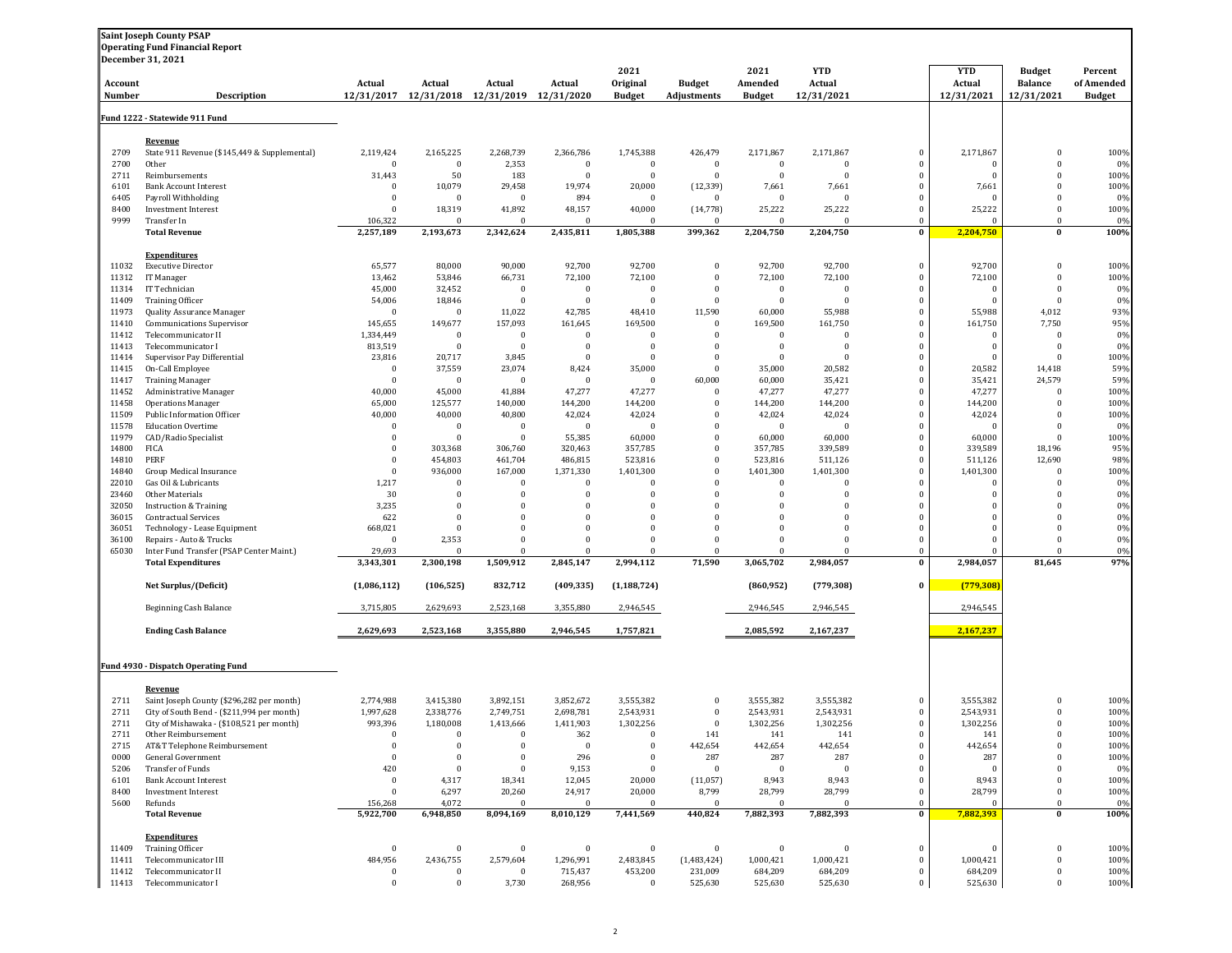## **Saint Joseph County PSAP**

**Operating Fund Financial Report**

|                | <b>December 31, 2021</b>                                                                  |                       |                          |                              |                            |                      |                      |                       |                      |                      |                      |                                 |                       |
|----------------|-------------------------------------------------------------------------------------------|-----------------------|--------------------------|------------------------------|----------------------------|----------------------|----------------------|-----------------------|----------------------|----------------------|----------------------|---------------------------------|-----------------------|
| Account        |                                                                                           | Actual                | Actual                   | Actual                       | Actual                     | 2021<br>Original     | <b>Budget</b>        | 2021<br>Amended       | <b>YTD</b><br>Actual |                      | <b>YTD</b><br>Actual | <b>Budget</b><br><b>Balance</b> | Percent<br>of Amended |
| Number         | <b>Description</b>                                                                        | 12/31/2017            | 12/31/2018               | 12/31/2019                   | 12/31/2020                 | <b>Budget</b>        | <b>Adjustments</b>   | <b>Budget</b>         | 12/31/2021           |                      | 12/31/2021           | 12/31/2021                      | <b>Budget</b>         |
| 11414          | Acting Comm Supervisor Pay Dif                                                            | 420                   | $\Omega$                 | $\Omega$                     | $\overline{0}$             | $\bf{0}$             | $\bf{0}$             | $\bf{0}$              | $\Omega$             | $\Omega$             | $\bf{0}$             | $\bf{0}$                        | 0 <sup>0</sup>        |
| 11415          | On-Call Employee                                                                          | 15,803                | 3,759                    | 31,029                       | 25,200                     | $\mathbf{0}$         | $\bf{0}$             | $\bf{0}$              | $\Omega$             | $\Omega$             | $\bf{0}$             | $\bf{0}$                        | 100%                  |
| 11416          | Telecommunicator IV                                                                       | $\Omega$              | 259,638                  | 242,525                      | 329,080                    | 338,870              | 11,306               | 350,176               | 350,176              | $\theta$             | 350,176              | $\overline{0}$                  | 100%                  |
| 11571<br>14711 | Overtime                                                                                  | 754,546<br>$\Omega$   | 799,682<br>$\Omega$      | 584,353<br>21,186            | 820,083<br>16,595          | 477,000<br>22,150    | 508,000<br>24,000    | 985,000<br>46,150     | 943,847<br>15,549    | $\Omega$<br>$\Omega$ | 943,847<br>15,549    | 41,153<br>30,601                | 96%<br>34%            |
| 14712          | Longevity Pay<br>QA Pay                                                                   | $\mathbf{0}$          | $\bf{0}$                 | 9,573                        | 13,320                     | 10,000               | 5,500                | 15,500                | 13,705               | $\bf{0}$             | 13,705               | 1,795                           | 88%                   |
| 14713          | CTO Pay                                                                                   | $\theta$              | $\Omega$                 | 53.597                       | 58,900                     | 72.000               | 75,000               | 147,000               | 130,588              | $\Omega$             | 130.588              | 16,412                          | 89%                   |
| 14714          | Holiday Pay                                                                               | $\Omega$              | $\Omega$                 | 52,314                       | 54,851                     | 75,000               | (69, 983)            | 5,017                 | 1,258                | $\Omega$             | 1,258                | 3,759                           | 25%                   |
| 14715          | Shift Differential                                                                        | $\Omega$              | $\Omega$                 | 19,998                       | 20,092                     | 22,000               | 82,000               | 104,000               | 89,185               | $\Omega$             | 89,185               | 14,815                          | 86%                   |
| 14716          | Foreign Language Pay                                                                      | $\Omega$              | $\mathbf{0}$             | 2,795                        | 2,436                      | 3,600                | 1,300                | 4,900                 | 4,866                | $\Omega$             | 4,866                | 34                              | 99%                   |
| 14717          | Certification Pay                                                                         | $\Omega$<br>$\Omega$  | $\Omega$<br>$\Omega$     | $\mathbf{0}$<br>$\mathbf{0}$ | $\boldsymbol{0}$<br>42,000 | 7,600<br>$\Omega$    | 20,000<br>$\Omega$   | 27,600<br>$\Omega$    | 1,900<br>$\Omega$    | n                    | 1,900<br>$\Omega$    | 25,700<br>$\Omega$              | 7%<br>0%              |
| 14718<br>16801 | Hazard Pay (70 x \$600)<br><b>Incentive Pay</b>                                           | $\Omega$              | $\Omega$                 | $\Omega$                     | $\overline{0}$             | $\Omega$             | 82,098               | 82,098                | 82,098               | $\Omega$             | 82,098               | $\Omega$                        | 100%                  |
| 14800          | FICA                                                                                      | 277,375               | $\Omega$                 | 126                          | $\bf{0}$                   | $\Omega$             | $\Omega$             | $\bf{0}$              | $\Omega$             | $\Omega$             | $\Omega$             | $\Omega$                        | 0%                    |
| 14810          | PERF                                                                                      | 417,810               | $\Omega$                 | 188                          | $\overline{0}$             | $\Omega$             | $\mathbf{0}$         | $\overline{0}$        | $\Omega$             | $\Omega$             | $\Omega$             | $\Omega$                        | 0%                    |
| 14840          | Group Health Insurance                                                                    | 912,000               | $\Omega$                 | 1,169,000                    | $\Omega$                   | $\Omega$             | $\Omega$             | $\Omega$              | $\Omega$             | $\Omega$             | $\theta$             | $\Omega$                        | 0%                    |
| 21030          | Office Supplies                                                                           | 9,308                 | 11,124                   | 10,570                       | 9,462                      | 10,000               | 2,634                | 12,634                | 11,198               | $\Omega$             | 11,198               | 1,436                           | 89%                   |
| 22010          | Gas Oil & Lubricants                                                                      | 3,661                 | 7,292                    | 6,107                        | 4,124                      | 8,000                | (4,500)              | 3,500                 | 2,723                | $\Omega$             | 2,723                | 777                             | 78%                   |
| 23460          | Other Materials                                                                           | 12,304                | 14,092                   | 3,462                        | 3,067                      | 12,000               | (8,892)              | 3,108                 | 1,769                |                      | 1,769                | 1,338                           | 57%                   |
| 31010<br>31070 | <b>Legal Services</b><br><b>Financial Consulting</b>                                      | 5,351<br>$\mathbf{0}$ | 24,316<br>$\bf{0}$       | 5,913<br>26,747              | 9,487<br>27,905            | 30,000<br>30,000     | 40,000<br>15,000     | 70,000<br>45,000      | 69,149<br>41,353     | $\Omega$             | 69,149<br>41,353     | 851<br>3,648                    | 99%<br>92%            |
| 32010          | Mileage Allowance                                                                         | 657                   | 957                      | 891                          | 745                        | 1,000                | $\bf{0}$             | 1,000                 | 762                  | $\Omega$             | 762                  | 238                             | 76%                   |
| 32020          | Travel                                                                                    | 1,664                 | $\Omega$                 | $\bf{0}$                     | $\bf{0}$                   | $\Omega$             | $\bf{0}$             | $\bf{0}$              | $\Omega$             | $\Omega$             | C                    | $\overline{0}$                  | 0%                    |
| 32050          | <b>Instruction &amp; Training</b>                                                         | 33,933                | 121,662                  | 64,241                       | 54,386                     | 65,000               | 10,414               | 75,414                | 65,545               | $\Omega$             | 65,545               | 9,869                           | 87%                   |
| 32055          | <b>Public Eduation</b>                                                                    | $\Omega$              | $\Omega$                 | $\Omega$                     | $\Omega$                   | 5,000                | (4,300)              | 700                   | 625                  | $\Omega$             | 625                  | 75                              | 89%                   |
| 32071          | Technology - Maint. & Support                                                             | 441,440               | 842,034                  | 774,545                      | 576,082                    | 606,331              | 106,345              | 712,676               | 672,619              | $\Omega$             | 672,619              | 40,057                          | 94%                   |
| 32200          | Telephone                                                                                 | 170,492               | 225,888                  | 123,725                      | 87,942                     | 97,000               | 21,300               | 118,300               | 112,329              | $\Omega$             | 112,329              | 5,971                           | 95%                   |
| 32350<br>33021 | Postage<br>Help Wanted Advertising                                                        | 87<br>$\bf{0}$        | 55<br>$\Omega$           | 131<br>$\mathbf{0}$          | 51<br>$\bf{0}$             | 232<br>$\Omega$      | $\Omega$<br>59,500   | 232<br>59,500         | 60<br>33,515         | $\Omega$<br>$\Omega$ | 60<br>33,515         | 172<br>25,985                   | 26%<br>56%            |
| 34030          | Liabiity Insurance Coverage                                                               | 44.500                | 105.000                  | 105.000                      | 105.000                    | 105.000              | $\Omega$             | 105,000               | 105.000              | $\Omega$             | 105,000              | $\overline{0}$                  | 100%                  |
| 35015          | Utilities                                                                                 | 95,108                | 97,614                   | 101,776                      | 94,251                     | 119,000              | (20,000)             | 99,000                | 97,263               | $\theta$             | 97,263               | 1,737                           | 98%                   |
| 37100          | Auto Leasing (paid from principal/interest)                                               | $\boldsymbol{0}$      | $\Omega$                 | $\bf{0}$                     | $\overline{0}$             | $\Omega$             | $\bf{0}$             | $\bf{0}$              | $\Omega$             | $\Omega$             | C                    | $\bf{0}$                        | 0%                    |
| 36015          | <b>Contractual Services</b>                                                               | 55,769                | 72,941                   | 56,665                       | 106,106                    | 110,000              | (63, 400)            | 46,600                | 45,603               | $\Omega$             | 45,603               | 997                             | 98%                   |
| 36051          | Technology - Lease Equipment                                                              | 1,367,413             | $\Omega$                 | $\Omega$                     | $\bf{0}$                   | $\Omega$             | $\bf{0}$             | $\overline{0}$        | $\Omega$             | $\Omega$             | $\bf{0}$             | $\overline{0}$                  | 0%                    |
| 36100          | Repair - Auto/Truck                                                                       | $\Omega$              | $\mathbf{0}$             | 2,353                        | 35                         | 2,000                | $\mathbf{0}$         | 2,000                 | $\Omega$             | $\Omega$             | $\Omega$             | 2,000                           | 0%                    |
| 36300<br>38010 | Repair - Office Equipment<br>Paying Agent Fees                                            | 4,976<br>$\Omega$     | 5,000<br>$\Omega$        | 3,011<br>$\Omega$            | 846<br>600                 | 5,000<br>$\Omega$    | 706<br>$\Omega$      | 5,706<br>$\Omega$     | 4,380<br>$\Omega$    |                      | 4,380<br>$\Omega$    | 1,326<br>$\bf{0}$               | 77%<br>0%             |
| 38012          | Capital Lease - Interest                                                                  | $\Omega$              | 250,338                  | 222,852                      | 190,017                    | 154,635              | 32,050               | 186,685               | 186,598              |                      | 186,598              | 87                              | 100%                  |
| 38013          | Capital Lease - Principal                                                                 | $\Omega$              | 1,371,042                | 1,402,620                    | 1,479,511                  | 1,506,572            | (31,750)             | 1,474,822             | 1,474,097            | $\theta$             | 1,474,097            | 725                             | 100%                  |
| 36011          | <b>Building Maintenance</b>                                                               | $\Omega$              | $\Omega$                 | 24,912                       | 24,725                     | 25,000               | (16, 354)            | 8,646                 | 5,768                |                      | 5,768                | 2,878                           | 67%                   |
| 36018          | <b>Tower Maintenance</b>                                                                  | $\Omega$              | $\Omega$                 | $\Omega$                     | 2,150                      | 27,000               | (16, 545)            | 10,455                | 7,866                | $\Omega$             | 7,866                | 2,589                           | 75%                   |
| 43010          | Tower Improvements (1)                                                                    | $\Omega$              | $\bf{0}$                 | $\mathbf{0}$                 | $\overline{0}$             | $\bf{0}$             | 1,100,000            | 1,100,000             | $\Omega$             | $\Omega$             | $\bf{0}$             | 1,100,000                       | 0%                    |
| 44310          | Radio Equipment (1)                                                                       | $\Omega$              | $\mathbf{0}$<br>$\theta$ | $\Omega$                     | $\Omega$                   | $\Omega$             | 1,400,000            | 1,400,000<br>$\Omega$ | $\Omega$             | $\Omega$<br>$\theta$ | $\mathbf{0}$         | 1,400,000<br>$\Omega$           | 0%                    |
| 45523<br>65030 | <b>ERP Software Allocation</b><br>Transfer Out - To Fund 1222                             | $\Omega$<br>106,322   |                          | $\mathbf{0}$<br>$\Omega$     | 16,750<br>$\Omega$         | $\bf{0}$<br>$\Omega$ | $\bf{0}$<br>$\Omega$ | $\Omega$              | $\Omega$             | $\Omega$             | $\bf{0}$<br>$\Omega$ | $\Omega$                        | 0%<br>0%              |
|                | <b>Total Expenditures</b>                                                                 | 5,215,895             | 6,649,189                | 7,705,541                    | 6,457,184                  | 6,884,035            | 2,634,643            | 9,518,678             | 6,781,653            | $\Omega$             | 6,781,653            | 2,737,024                       | 71%                   |
|                |                                                                                           |                       |                          |                              |                            |                      |                      |                       |                      |                      |                      |                                 |                       |
|                | Net Surplus/(Deficit)                                                                     | 706,805               | 299,661                  | 388,634                      | 1,552,945                  | 557,534              |                      | (1,636,285)           | 1,100,740            | $\mathbf{0}$         | 1,100,740            |                                 |                       |
|                | Beginning Cash Balance                                                                    | 155,367               | 862,172                  | 1,161,834                    | 1,550,468                  | 3,103,413            |                      | 3,103,413             | 3,103,413            |                      | 3,103,413            |                                 |                       |
|                | <b>Ending Cash Balance</b>                                                                | 862,172               | 1,161,834                | 1,550,468                    | 3,103,413                  | 3,660,947            |                      | 1,467,128             | 4,204,152            |                      | 4,204,152            |                                 |                       |
|                | Encumbrance for Tower & Radio projects approved by the County Council & Commissioners (1) |                       |                          |                              |                            |                      |                      |                       |                      |                      | (2,500,000)          |                                 |                       |
|                | <b>Adjusted Balance</b>                                                                   |                       |                          |                              |                            |                      |                      |                       |                      |                      | 1,704,152            |                                 |                       |
|                | Summary<br><b>Total Revenue</b>                                                           | 8,179,889             | 9,142,523                | 10,436,799                   | 10,445,941                 | 9,246,957            |                      | 10,087,143            | 10,087,142           | $\Omega$             | 10,087,142           |                                 |                       |
|                | <b>Total Expenditures</b>                                                                 | 8,559,196             | 8,949,387                | 9,215,453                    | 9,302,331                  | 9,878,147            |                      | 12,584,380            | 9,765,711            |                      | 9,765,711            |                                 |                       |
|                | Net Surplus/(Deficit)                                                                     | (379, 307)            | 193,136                  | 1,221,346                    | 1,143,610                  | (631, 190)           |                      | (2, 497, 237)         | 321,432              | $\Omega$             | 321,432              |                                 |                       |
|                | Beginning Cash Balance                                                                    | 3,871,172             | 3,491,866                | 3,685,002                    | 4,906,348                  | 6,049,957            |                      | 6,049,957             | 6,049,957            |                      | 6,049,957            |                                 |                       |
|                | <b>Ending Cash Balance</b>                                                                | 3,491,866             | 3,685,002                | 4,906,348                    | 6,049,957                  | 5,418,767            |                      | 3,552,720             | 6,371,389            |                      | 6,371,389            |                                 |                       |
|                | Proof                                                                                     | $\bf{0}$              | $\bf{0}$                 | $\bf{0}$                     | $\bf{0}$                   | $\Omega$             |                      | $\bf{0}$              | $\Omega$             |                      | $\Omega$             |                                 |                       |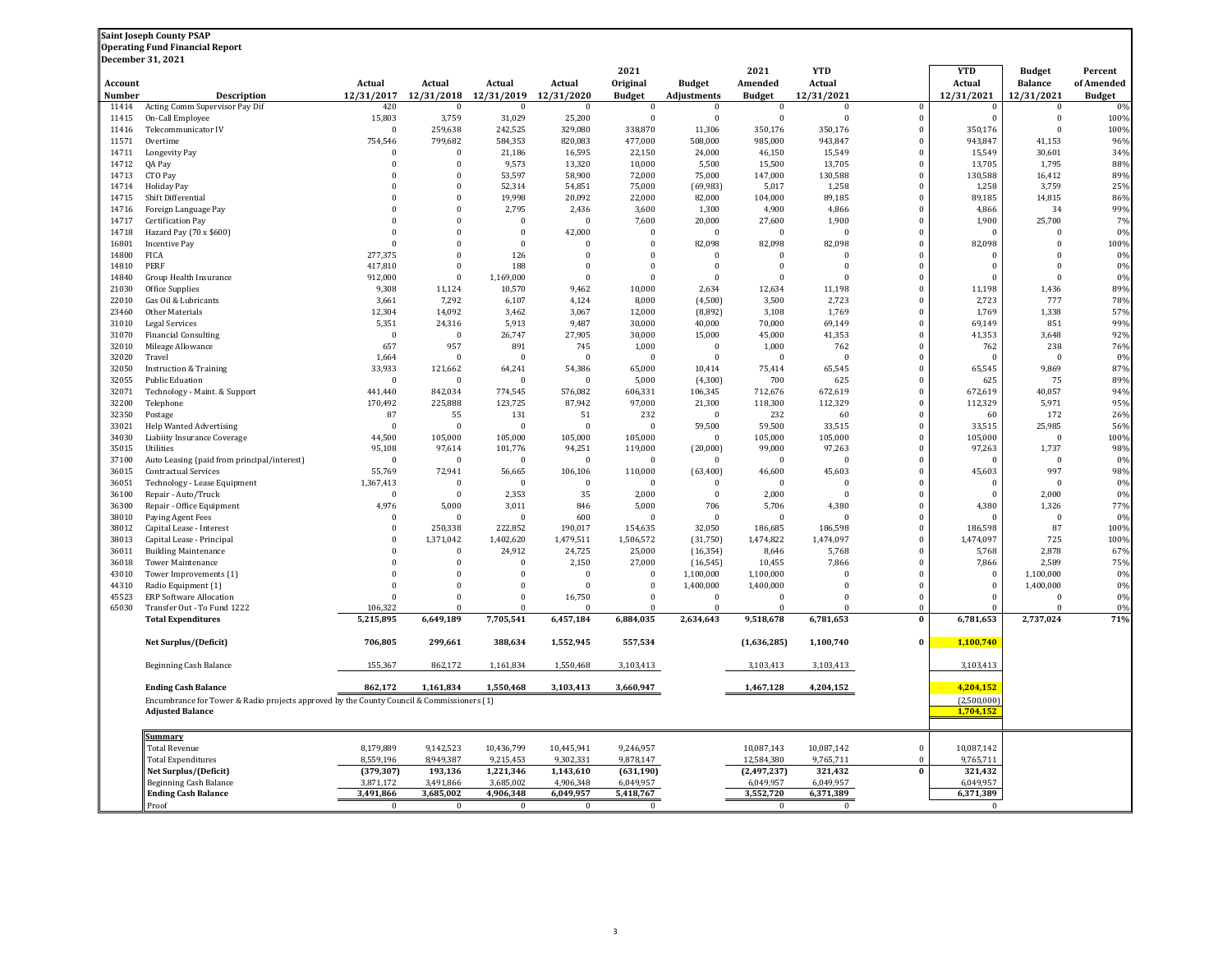## **Saint Joseph County PSAP Operating Consolidated Financial Report Decenber 31, 2021**

|         | DUULIIDUI JI, 6061 |                                           |              |              |                |              | 2021          |               | 2021          | <b>YTD</b>     |                  | <b>YTD</b>   | <b>Budget</b>  | Percent       |
|---------|--------------------|-------------------------------------------|--------------|--------------|----------------|--------------|---------------|---------------|---------------|----------------|------------------|--------------|----------------|---------------|
| Account | Fund               |                                           | Actual       | Actual       | Actual         | Actual       | Original      | <b>Budget</b> | Amended       | Actual         |                  | Actual       | <b>Balance</b> | of Amended    |
| Number  | Number             | <b>Description</b>                        | 12/31/2017   | 12/31/2018   | 12/31/2019     | 12/31/2020   | <b>Budget</b> | Adjustments   | <b>Budget</b> | 12/31/2021     |                  | 12/31/2021   | 12/31/2021     | <b>Budget</b> |
|         |                    | Revenue                                   |              |              |                |              |               |               |               |                |                  |              |                |               |
| 2709    | 1222               | State 911 Revenue (\$145,449 per month)   | 2,119,424    | 2,165,225    | 2,268,739      | 2,366,786    | 1,745,388     | 426,479       | 2,171,867     | 2,171,867      | $\Omega$         | 2,171,867    | $\mathbf{0}$   | 100%          |
| 2700    | 1222               | Other                                     | $\mathbf{0}$ | $\mathbf 0$  | 2,358          | $\bf{0}$     | $\Omega$      | $\bf{0}$      | $\Omega$      | $\Omega$       | $\bf{0}$         | $\Omega$     | $\mathbf{0}$   | 0%            |
| 2711    | 4930               | Saint Joseph County (\$296,282 per month) | 2,774,988    | 3,415,380    | 3,892,151      | 3,852,672    | 3,555,382     | $\mathbf{0}$  | 3,555,382     | 3,555,382      | $\bf{0}$         | 3,555,382    | $\Omega$       | 100%          |
| 2711    | 4930               | City of South Bend (\$211,994 per month)  | 1,997,628    | 2,338,776    | 2,749,751      | 2,698,781    | 2,543,931     | $\Omega$      | 2,543,931     | 2,543,931      | $\bf{0}$         | 2,543,931    | $\theta$       | 100%          |
| 2711    | 4930               | City of Mishawaka (\$108,521 per month)   | 993,396      | 1,180,008    | 1,413,666      | 1,411,903    | 1,302,256     | $\Omega$      | 1,302,256     | 1,302,256      | $\bf{0}$         | 1,302,256    | $\Omega$       | 100%          |
| 2715    | 4930               | AT&T Telephone Reimbursement              | $\mathbf{0}$ | $\Omega$     | $\mathbf{0}$   | $\bf{0}$     | $\Omega$      | 442,654       | 442,654       | 442,654        | $\mathbf{0}$     | 442,654      | $\theta$       | 0%            |
| 2711    | 4930               | Other Reimbursement                       | $\bf{0}$     | $\Omega$     | $\overline{0}$ | 362          | $\mathbf{0}$  | 141           | 141           | 141            | $\bf{0}$         | 141          | $\overline{0}$ | 100%          |
| 0000    | 4930               | General Government                        | $\mathbf{0}$ | $\Omega$     | $\mathbf{0}$   | 296          | $\Omega$      | 287           | 287           | 287            | $\mathbf{0}$     | 287          | $\Omega$       | 100%          |
| 5206    | 4930               | Transfer of Funds                         | 420          | $\mathbf{0}$ | $\overline{0}$ | 9,153        | $\mathbf{0}$  | $\mathbf{0}$  | $\Omega$      | $\overline{0}$ | $\bf{0}$         | $\bf{0}$     | $\mathbf{0}$   | 0%            |
| 5600    | 4930               | Refunds                                   | 156,268      | 4,072        | $\Omega$       | $\theta$     | $\Omega$      | $\Omega$      | $\Omega$      | $\Omega$       | $\bf{0}$         | $\Omega$     | $\theta$       | 0%            |
| 2711    | 1222               | Reimbursements                            | 31,443       | 50           | 183            | $\theta$     | $\mathbf{0}$  | $\Omega$      | $\Omega$      | $\Omega$       | $\mathbf{0}$     | $\theta$     | $\theta$       | 0%            |
| 6101    | 1222               | <b>Bank Account Interest</b>              | $\Omega$     | 10,079       | 29,458         | 19,974       | 20,000        | (12, 339)     | 7,661         | 7,661          | $\bf{0}$         | 7,661        | $\Omega$       | 100%          |
| 6101    | 4930               | <b>Bank Account Interest</b>              | $\Omega$     | 4,317        | 41,892         | 12,045       | 20,000        | (11,057)      | 8,943         | 8,943          | $\bf{0}$         | 8,943        | $\theta$       | 100%          |
| 6405    | 1222               | Payroll Withholding                       | $\mathbf{0}$ | $\mathbf{0}$ | $\overline{0}$ | 894          | $\mathbf{0}$  | $\bf{0}$      | $\bf{0}$      | $\overline{0}$ | $\bf{0}$         | $\theta$     | $\overline{0}$ |               |
| 8400    | 1222               | <b>Investment Interest</b>                | $\Omega$     | 18.319       | 18.341         | 48,157       | 40,000        | (14, 778)     | 25,222        | 25,222         | $\mathbf{0}$     | 25.222       | $\Omega$       | 100%          |
| 8400    | 4930               | <b>Investment Interest</b>                | $\mathbf{0}$ | 6,297        | 20,260         | 24,917       | 20,000        | 8,799         | 28,799        | 28,799         | $\bf{0}$         | 28,799       | $\mathbf{0}$   | 100%          |
| 9999    | 1222               | Transfer In - From Fund 4930              | 106,322      | $\Omega$     | $\Omega$       | $\Omega$     | $\Omega$      | $\Omega$      | $\Omega$      | $\Omega$       | $\bf{0}$         | $\Omega$     | $\Omega$       | 0%            |
|         |                    | <b>Total Revenue</b>                      | 8,179,889    | 9,142,523    | 10,436,799     | 10,445,941   | 9,246,957     | 840,186       | 10,087,143    | 10,087,142     | $\bf{0}$         | 10,087,142   | $\mathbf{1}$   | 100%          |
|         |                    |                                           |              |              |                |              |               |               |               |                |                  |              |                |               |
|         |                    | <b>Expenditures</b>                       |              |              |                |              |               |               |               |                |                  |              |                |               |
| 11032   | 1222               | <b>Executive Director</b>                 | 65,577       | 80,000       | 90,000         | 92,700       | 92,700        | $\Omega$      | 92,700        | 92,700         | $\bf{0}$         | 92,700       | $\Omega$       | 100%          |
| 11312   | 1222               | IT Manager                                | 13,462       | 53,846       | 66,731         | 72,100       | 72,100        | $\Omega$      | 72,100        | 72,100         | $\mathbf{0}$     | 72,100       | $\Omega$       | 100%          |
| 11314   | 1222               | IT Technician                             | 45,000       | 32,452       | $\mathbf{0}$   | $\mathbf{0}$ | $\Omega$      | $\Omega$      | $\mathbf{0}$  | $\Omega$       | $\bf{0}$         | $\Omega$     | $\theta$       | 0%            |
| 11409   | 1222               | <b>Training Officer</b>                   | 54,006       | 18,846       | $\overline{0}$ | $\mathbf{0}$ | $\mathbf{0}$  | $\Omega$      | $\mathbf{0}$  | $\overline{0}$ | $\bf{0}$         | $\mathbf{0}$ | $\mathbf{0}$   | 0%            |
| 11409   | 4930               | <b>Training Officer</b>                   | $\mathbf{0}$ | $\Omega$     | $\Omega$       | $\Omega$     | $\Omega$      | $\Omega$      | $\Omega$      | $\Omega$       | $\bf{0}$         | $\Omega$     | $\Omega$       | 0%            |
| 11973   | 1222               | Quality Assurance Manager                 | $\mathbf{0}$ | $\Omega$     | 11,022         | 42,785       | 48,410        | 11,590        | 60,000        | 55,988         | $\bf{0}$         | 55,988       | 4,012          | 93%           |
| 11410   | 1222               | Communications Supervisor                 | 145,655      | 149,677      | 157,093        | 161,645      | 169,500       | $\Omega$      | 169,500       | 161,750        | $\bf{0}$         | 161,750      | 7,750          | 95%           |
| 11411   | 4930               | Telecommunicator III                      | 484,956      | 2,436,755    | 2,579,604      | 1,296,991    | 2,483,845     | (1,483,424)   | 1,000,421     | 1,000,421      | $\bf{0}$         | 1,000,421    | $\Omega$       | 100%          |
| 11412   | 4930               | Telecommunicator II                       | 1,334,449    | $\Omega$     | $\bf{0}$       | 715,437      | 453,200       | 231,009       | 684,209       | 684,209        | $\bf{0}$         | 684,209      | $\theta$       | 100%          |
| 11413   | 4930               | Telecommunicator I                        | 813,519      | $\theta$     | 3,730          | 268,956      | $\Omega$      | 525,630       | 525,630       | 525,630        | $\bf{0}$         | 525,630      | $\Omega$       | 0%            |
| 11414   | 1222               | Shift Differential                        | 23,816       | 20,717       | 3,845          | $\bf{0}$     | $\Omega$      | $\bf{0}$      | $\mathbf{0}$  | $\Omega$       | $\bf{0}$         | $\Omega$     | $\Omega$       | 0%            |
| 11414   | 4930               | Acting Comm Supervisor Pay Dif            | 420          | $\Omega$     | $\Omega$       | $\Omega$     | $\Omega$      | $\Omega$      | $\Omega$      | $\Omega$       | $\bf{0}$         | $\Omega$     | $\Omega$       | 0%            |
| 11415   | 1222               | On-Call Employee                          | $\Omega$     | 37,559       | 23,074         | 8,424        | 35,000        | $\Omega$      | 35,000        | 20,582         | $\bf{0}$         | 20,582       | 14,418         | 59%           |
| 11415   | 4930               | On-Call Employee                          | 15,803       | 3,759        | 31,029         | 25,200       | $\Omega$      | $\Omega$      | $\mathbf{0}$  | $\Omega$       | $\bf{0}$         | $\Omega$     | $\Omega$       | 0%            |
| 11416   | 4930               | Telecommunicator IV                       | $\bf{0}$     | 259,638      | 242,525        | 329,080      | 338,870       | 11,306        | 350,176       | 350,176        | $\bf{0}$         | 350,176      | $\Omega$       | 100%          |
| 11417   | 1222               | <b>Training Managaer</b>                  | $\bf{0}$     | $\Omega$     | $\bf{0}$       | $\bf{0}$     | $\Omega$      | 60,000        | 60,000        | 35,421         | $\bf{0}$         | 35,421       | 24,579         | 59%           |
| 11452   | 1222               | Administrative Manager                    | 40,000       | 45,000       | 41,884         | 47,277       | 47,277        | $\Omega$      | 47,277        | 47,277         | $\bf{0}$         | 47,277       | $\Omega$       | 100%          |
| 11458   | 1222               | <b>Operations Manager</b>                 | 65,000       | 125,577      | 140,000        | 144,200      | 144,200       | $\Omega$      | 144,200       | 144,200        | $\bf{0}$         | 144,200      | $\Omega$       | 100%          |
| 11509   | 1222               | Public Information Officer                | 40,000       | 40,000       | 40,800         | 42,024       | 42,024        | $\Omega$      | 42,024        | 42,024         | $\bf{0}$         | 42,024       | $\mathbf{0}$   | 100%          |
| 11571   | 4930               | Overtime                                  | 754,546      | 799,682      | 584,353        | 820,083      | 477,000       | 508,000       | 985,000       | 943,847        | $\mathbf 0$      | 943,847      | 41,153         | 96%           |
| 11578   | 1222               | <b>Education Overtime</b>                 | $\Omega$     | $\Omega$     | $\Omega$       | $\mathbf{0}$ | $\mathbf{0}$  | $\Omega$      | $\mathbf{0}$  | $\Omega$       | $\mathbf{0}$     | $\Omega$     | $\Omega$       | 0%            |
| 11979   | 1222               | CAD/Radio Specialist                      | $\Omega$     | $\Omega$     | $\Omega$       | 55,385       | 60,000        | $\mathbf{0}$  | 60,000        | 60,000         | $\bf{0}$         | 60,000       | $\Omega$       | 100%          |
| 14711   | 4930               | Longevity Pay                             | $\Omega$     | $\Omega$     | 21,186         | 16,595       | 22,150        | 24,000        | 46,150        | 15,549         | $\boldsymbol{0}$ | 15,549       | 30,601         | 34%           |
| 14712   | 4930               | QA Pay                                    | $\Omega$     | $\Omega$     | 9,573          | 13,320       | 10,000        | 5,500         | 15,500        | 13,705         | $\bf{0}$         | 13,705       | 1,795          | 88%           |
| 14713   | 4930               | CTO Pay                                   | $\sqrt{ }$   | $\theta$     | 53,597         | 58,900       | 72,000        | 75,000        | 147,000       | 130,588        | $\bf{0}$         | 130,588      | 16,412         | 89%           |
| 14714   | 4930               | Holiday Pay                               | $\Omega$     | $\Omega$     | 52,314         | 54,851       | 75,000        | (69, 983)     | 5,017         | 1,258          | $\mathbf{0}$     | 1,258        | 3,759          | 25%           |
| 14715   | 4930               | Shift Differential                        | $\Omega$     | $\Omega$     | 19,998         | 20,092       | 22,000        | 82,000        | 104,000       | 89,185         | $\bf{0}$         | 89,185       | 14,815         | 86%           |
| 14716   | 4930               | Foreign Language Pay                      | $\Omega$     | $\Omega$     | 2,795          | 2,436        | 3,600         | 1,300         | 4,900         | 4,866          | $\bf{0}$         | 4,866        | 34             | 99%           |
| 14717   | 4930               | <b>Certification Pay</b>                  | $\Omega$     | $\theta$     | $\overline{0}$ | $\bf{0}$     | 7,600         | 20,000        | 27,600        | 1,900          | $\bf{0}$         | 1,900        | 25,700         | 7%            |
| 14718   | 4930               | Hazard Pay                                | $\Omega$     | $\Omega$     | $\overline{0}$ | 42,000       | $\mathbf{0}$  | $\bf{0}$      | $\Omega$      | $\overline{0}$ | $\bf{0}$         | $\bf{0}$     | $\Omega$       | 0%            |
| 16801   | 4930               | <b>Incentive Pay</b>                      | $\Omega$     | $\Omega$     | $\Omega$       | $\mathbf{0}$ | $\mathbf{0}$  | 82,098        | 82,098        | 82,098         | $\mathbf{0}$     | 82,098       | $\mathbf{0}$   | 0%            |
| 14800   | 1222               | <b>FICA</b>                               | $\Omega$     | 303,368      | 306,760        | 320,463      | 357,785       | $\Omega$      | 357,785       | 339,589        | $\bf{0}$         | 339,589      | 18,196         | 95%           |
| 14800   | 4930               | <b>FICA</b>                               | 277,375      | $\Omega$     | 126            | $\mathbf{0}$ | $\Omega$      | $\Omega$      | $\Omega$      | $\mathbf{0}$   | $\mathbf{0}$     | $\bf{0}$     | $\Omega$       | 0%            |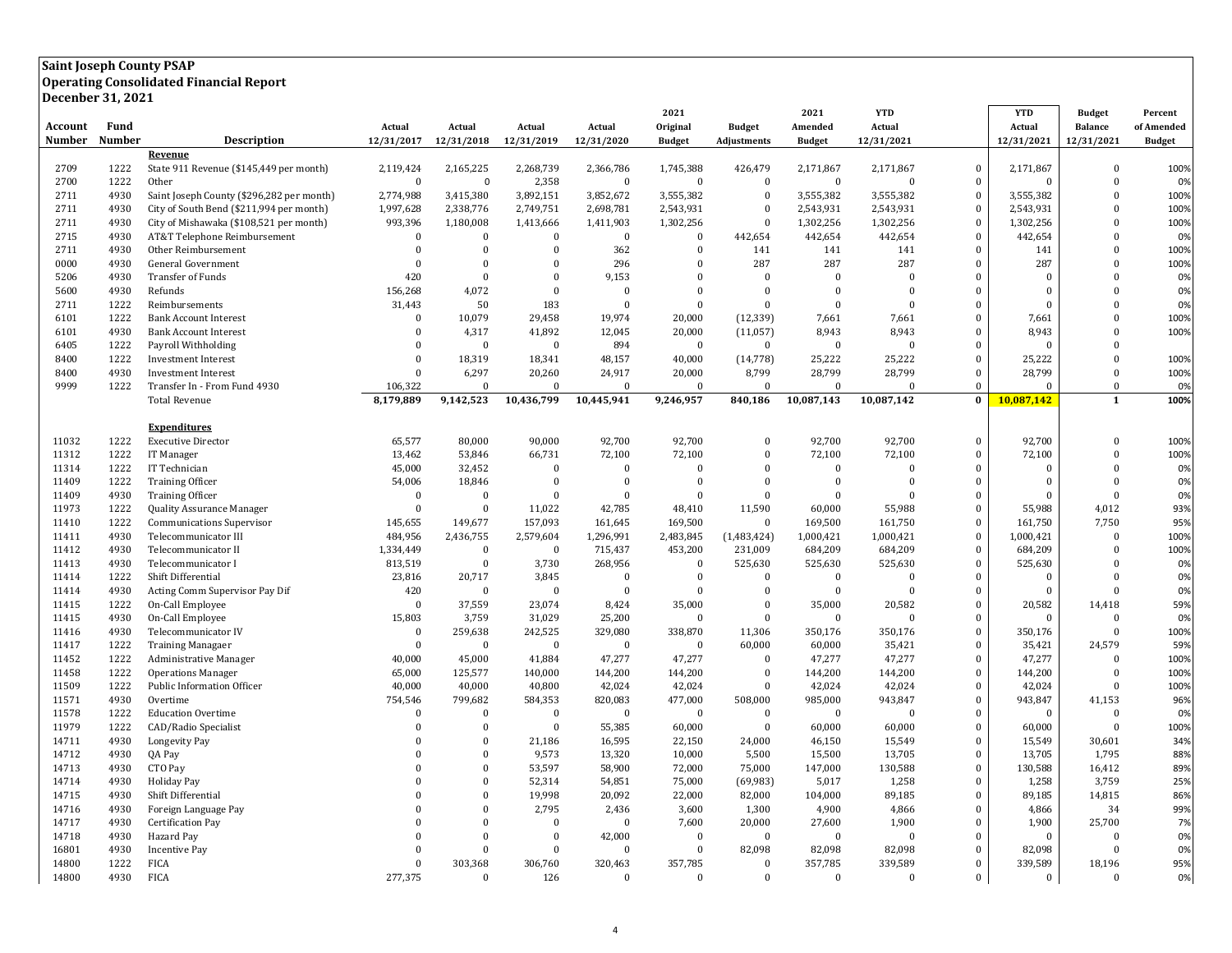#### **Saint Joseph County PSAP Operating Consolidated Financial Report Decenber 31, 2021**

| Fund<br>Account<br>Original<br>Amended<br>Actual<br>Actual<br><b>Balance</b><br>of Amended<br>Actual<br>Actual<br>Actual<br>Actual<br><b>Budget</b><br><b>Number</b><br><b>Number</b><br><b>Description</b><br>12/31/2021<br>12/31/2021<br>12/31/2017<br>12/31/2018<br>12/31/2019<br>12/31/2020<br><b>Budget</b><br>Adjustments<br><b>Budget</b><br>12/31/2021<br><b>Budget</b><br>14810<br>1222<br><b>PERF</b><br>454,803<br>461,704<br>486,815<br>523,816<br>523,816<br>511,126<br>$\Omega$<br>511,126<br>12,690<br>98%<br>$\Omega$<br>$\bf{0}$<br>4930<br>PERF<br>417,810<br>14810<br>$\Omega$<br>188<br>$\Omega$<br>$\mathbf{0}$<br>$\Omega$<br>$\Omega$<br>0%<br>$\bf{0}$<br>$\Omega$<br>$\Omega$<br>$\Omega$<br>14840<br>1222<br>Group Health Insurance<br>$\Omega$<br>936,000<br>167,000<br>1,371,330<br>1,401,300<br>1,401,300<br>1,401,300<br>$\bf{0}$<br>1,401,300<br>$\mathbf{0}$<br>100%<br>$\Omega$<br>14840<br>4930<br>912,000<br>$\Omega$<br>$\Omega$<br>$\Omega$<br>Group Health Insurance<br>$\Omega$<br>1,169,000<br>$\Omega$<br>$\Omega$<br>$\Omega$<br>$\Omega$<br>0%<br><b>Total Personnel Costs</b><br>5,503,393<br>5,797,679<br>6,279,931<br>6,509,088<br>6,959,377<br>84,025<br>7,043,402<br>6,827,489<br>$\bf{0}$<br>6,827,489<br>215,913<br>97%<br>21030<br>4930<br>9,308<br>11,124<br>10,570<br>10,000<br>2,634<br>12,634<br>11,198<br>1,436<br>89%<br>Office Supplies<br>9,462<br>$\bf{0}$<br>11,198<br>22010<br>1222<br>1,217<br>$\Omega$<br>$\Omega$<br>$\bf{0}$<br>$\mathbf{0}$<br>$\mathbf{0}$<br>$\mathbf{0}$<br>$\theta$<br>0%<br>Gas Oil & Lubricants<br>$\Omega$<br>$\Omega$<br>$\Omega$<br>22010<br>4930<br>3,661<br>7,292<br>6,107<br>8,000<br>3,500<br>2,723<br>$\bf{0}$<br>2,723<br>777<br>78%<br>Gas Oil & Lubricants<br>4,124<br>(4,500)<br>23460<br>1222<br>30<br>$\Omega$<br>0%<br>Other Materials<br>$\Omega$<br>$\mathbf{0}$<br>$\Omega$<br>$\mathbf{0}$<br>$\Omega$<br>$\Omega$<br>$\mathbf{0}$<br>$\Omega$<br>$\Omega$<br>4930<br>12,304<br>14,092<br>3,462<br>12,000<br>(8,892)<br>3,108<br>1,769<br>$\mathbf{0}$<br>1,769<br>1,338<br>57%<br>23460<br>Other Materials<br>3,067<br>$\mathbf{0}$<br>851<br>31010<br>4930<br><b>Legal Services</b><br>5,351<br>24,316<br>5,913<br>9,487<br>30,000<br>40,000<br>70,000<br>69,149<br>69,149<br>99%<br>31070<br>4930<br>26,747<br>27,905<br>30,000<br>45,000<br>41,353<br>41,353<br>3,648<br><b>Financial Consulting</b><br>$\bf{0}$<br>$\Omega$<br>15,000<br>$\mathbf{0}$<br>0%<br>657<br>957<br>891<br>32010<br>4930<br>Mileage Allowance<br>745<br>1,000<br>$\Omega$<br>1,000<br>762<br>$\Omega$<br>762<br>238<br>76%<br>32020<br>4930<br>$\bf{0}$<br>Travel<br>1,664<br>$\Omega$<br>$\mathbf{0}$<br>$\Omega$<br>$\Omega$<br>$\Omega$<br>$\Omega$<br>$\Omega$<br>$\bf{0}$<br>$\Omega$<br>0% |
|--------------------------------------------------------------------------------------------------------------------------------------------------------------------------------------------------------------------------------------------------------------------------------------------------------------------------------------------------------------------------------------------------------------------------------------------------------------------------------------------------------------------------------------------------------------------------------------------------------------------------------------------------------------------------------------------------------------------------------------------------------------------------------------------------------------------------------------------------------------------------------------------------------------------------------------------------------------------------------------------------------------------------------------------------------------------------------------------------------------------------------------------------------------------------------------------------------------------------------------------------------------------------------------------------------------------------------------------------------------------------------------------------------------------------------------------------------------------------------------------------------------------------------------------------------------------------------------------------------------------------------------------------------------------------------------------------------------------------------------------------------------------------------------------------------------------------------------------------------------------------------------------------------------------------------------------------------------------------------------------------------------------------------------------------------------------------------------------------------------------------------------------------------------------------------------------------------------------------------------------------------------------------------------------------------------------------------------------------------------------------------------------------------------------------------------------------------------------------------------------------------------------------------------------------------------------------------------------------------------------------------------------------------------------------------------------------------------------------------------------------------------------------------------------|
|                                                                                                                                                                                                                                                                                                                                                                                                                                                                                                                                                                                                                                                                                                                                                                                                                                                                                                                                                                                                                                                                                                                                                                                                                                                                                                                                                                                                                                                                                                                                                                                                                                                                                                                                                                                                                                                                                                                                                                                                                                                                                                                                                                                                                                                                                                                                                                                                                                                                                                                                                                                                                                                                                                                                                                                            |
|                                                                                                                                                                                                                                                                                                                                                                                                                                                                                                                                                                                                                                                                                                                                                                                                                                                                                                                                                                                                                                                                                                                                                                                                                                                                                                                                                                                                                                                                                                                                                                                                                                                                                                                                                                                                                                                                                                                                                                                                                                                                                                                                                                                                                                                                                                                                                                                                                                                                                                                                                                                                                                                                                                                                                                                            |
|                                                                                                                                                                                                                                                                                                                                                                                                                                                                                                                                                                                                                                                                                                                                                                                                                                                                                                                                                                                                                                                                                                                                                                                                                                                                                                                                                                                                                                                                                                                                                                                                                                                                                                                                                                                                                                                                                                                                                                                                                                                                                                                                                                                                                                                                                                                                                                                                                                                                                                                                                                                                                                                                                                                                                                                            |
|                                                                                                                                                                                                                                                                                                                                                                                                                                                                                                                                                                                                                                                                                                                                                                                                                                                                                                                                                                                                                                                                                                                                                                                                                                                                                                                                                                                                                                                                                                                                                                                                                                                                                                                                                                                                                                                                                                                                                                                                                                                                                                                                                                                                                                                                                                                                                                                                                                                                                                                                                                                                                                                                                                                                                                                            |
|                                                                                                                                                                                                                                                                                                                                                                                                                                                                                                                                                                                                                                                                                                                                                                                                                                                                                                                                                                                                                                                                                                                                                                                                                                                                                                                                                                                                                                                                                                                                                                                                                                                                                                                                                                                                                                                                                                                                                                                                                                                                                                                                                                                                                                                                                                                                                                                                                                                                                                                                                                                                                                                                                                                                                                                            |
|                                                                                                                                                                                                                                                                                                                                                                                                                                                                                                                                                                                                                                                                                                                                                                                                                                                                                                                                                                                                                                                                                                                                                                                                                                                                                                                                                                                                                                                                                                                                                                                                                                                                                                                                                                                                                                                                                                                                                                                                                                                                                                                                                                                                                                                                                                                                                                                                                                                                                                                                                                                                                                                                                                                                                                                            |
|                                                                                                                                                                                                                                                                                                                                                                                                                                                                                                                                                                                                                                                                                                                                                                                                                                                                                                                                                                                                                                                                                                                                                                                                                                                                                                                                                                                                                                                                                                                                                                                                                                                                                                                                                                                                                                                                                                                                                                                                                                                                                                                                                                                                                                                                                                                                                                                                                                                                                                                                                                                                                                                                                                                                                                                            |
|                                                                                                                                                                                                                                                                                                                                                                                                                                                                                                                                                                                                                                                                                                                                                                                                                                                                                                                                                                                                                                                                                                                                                                                                                                                                                                                                                                                                                                                                                                                                                                                                                                                                                                                                                                                                                                                                                                                                                                                                                                                                                                                                                                                                                                                                                                                                                                                                                                                                                                                                                                                                                                                                                                                                                                                            |
|                                                                                                                                                                                                                                                                                                                                                                                                                                                                                                                                                                                                                                                                                                                                                                                                                                                                                                                                                                                                                                                                                                                                                                                                                                                                                                                                                                                                                                                                                                                                                                                                                                                                                                                                                                                                                                                                                                                                                                                                                                                                                                                                                                                                                                                                                                                                                                                                                                                                                                                                                                                                                                                                                                                                                                                            |
|                                                                                                                                                                                                                                                                                                                                                                                                                                                                                                                                                                                                                                                                                                                                                                                                                                                                                                                                                                                                                                                                                                                                                                                                                                                                                                                                                                                                                                                                                                                                                                                                                                                                                                                                                                                                                                                                                                                                                                                                                                                                                                                                                                                                                                                                                                                                                                                                                                                                                                                                                                                                                                                                                                                                                                                            |
|                                                                                                                                                                                                                                                                                                                                                                                                                                                                                                                                                                                                                                                                                                                                                                                                                                                                                                                                                                                                                                                                                                                                                                                                                                                                                                                                                                                                                                                                                                                                                                                                                                                                                                                                                                                                                                                                                                                                                                                                                                                                                                                                                                                                                                                                                                                                                                                                                                                                                                                                                                                                                                                                                                                                                                                            |
|                                                                                                                                                                                                                                                                                                                                                                                                                                                                                                                                                                                                                                                                                                                                                                                                                                                                                                                                                                                                                                                                                                                                                                                                                                                                                                                                                                                                                                                                                                                                                                                                                                                                                                                                                                                                                                                                                                                                                                                                                                                                                                                                                                                                                                                                                                                                                                                                                                                                                                                                                                                                                                                                                                                                                                                            |
|                                                                                                                                                                                                                                                                                                                                                                                                                                                                                                                                                                                                                                                                                                                                                                                                                                                                                                                                                                                                                                                                                                                                                                                                                                                                                                                                                                                                                                                                                                                                                                                                                                                                                                                                                                                                                                                                                                                                                                                                                                                                                                                                                                                                                                                                                                                                                                                                                                                                                                                                                                                                                                                                                                                                                                                            |
|                                                                                                                                                                                                                                                                                                                                                                                                                                                                                                                                                                                                                                                                                                                                                                                                                                                                                                                                                                                                                                                                                                                                                                                                                                                                                                                                                                                                                                                                                                                                                                                                                                                                                                                                                                                                                                                                                                                                                                                                                                                                                                                                                                                                                                                                                                                                                                                                                                                                                                                                                                                                                                                                                                                                                                                            |
|                                                                                                                                                                                                                                                                                                                                                                                                                                                                                                                                                                                                                                                                                                                                                                                                                                                                                                                                                                                                                                                                                                                                                                                                                                                                                                                                                                                                                                                                                                                                                                                                                                                                                                                                                                                                                                                                                                                                                                                                                                                                                                                                                                                                                                                                                                                                                                                                                                                                                                                                                                                                                                                                                                                                                                                            |
|                                                                                                                                                                                                                                                                                                                                                                                                                                                                                                                                                                                                                                                                                                                                                                                                                                                                                                                                                                                                                                                                                                                                                                                                                                                                                                                                                                                                                                                                                                                                                                                                                                                                                                                                                                                                                                                                                                                                                                                                                                                                                                                                                                                                                                                                                                                                                                                                                                                                                                                                                                                                                                                                                                                                                                                            |
| 32050<br>1222<br>3,235<br>$\Omega$<br>$\Omega$<br>$\Omega$<br>$\Omega$<br>$\Omega$<br>$\Omega$<br>$\Omega$<br>$\Omega$<br>$\mathbf{0}$<br>$\Omega$<br>0%<br><b>Instruction &amp; Training</b>                                                                                                                                                                                                                                                                                                                                                                                                                                                                                                                                                                                                                                                                                                                                                                                                                                                                                                                                                                                                                                                                                                                                                                                                                                                                                                                                                                                                                                                                                                                                                                                                                                                                                                                                                                                                                                                                                                                                                                                                                                                                                                                                                                                                                                                                                                                                                                                                                                                                                                                                                                                              |
| 32050<br>4930<br>33,933<br>54,386<br>$\bf{0}$<br>9,869<br>87%<br><b>Instruction &amp; Training</b><br>121,662<br>64,241<br>65,000<br>10,414<br>75,414<br>65,545<br>65,545                                                                                                                                                                                                                                                                                                                                                                                                                                                                                                                                                                                                                                                                                                                                                                                                                                                                                                                                                                                                                                                                                                                                                                                                                                                                                                                                                                                                                                                                                                                                                                                                                                                                                                                                                                                                                                                                                                                                                                                                                                                                                                                                                                                                                                                                                                                                                                                                                                                                                                                                                                                                                  |
| 32055<br>700<br>625<br>75<br>4930<br>$\mathbf{0}$<br>$\Omega$<br>$\Omega$<br>$\mathbf{0}$<br>5,000<br>(4,300)<br>$\mathbf{0}$<br>625<br>89%<br><b>Public Eduation</b>                                                                                                                                                                                                                                                                                                                                                                                                                                                                                                                                                                                                                                                                                                                                                                                                                                                                                                                                                                                                                                                                                                                                                                                                                                                                                                                                                                                                                                                                                                                                                                                                                                                                                                                                                                                                                                                                                                                                                                                                                                                                                                                                                                                                                                                                                                                                                                                                                                                                                                                                                                                                                      |
| 32071<br>842,034<br>576,082<br>712,676<br>672,619<br>$\mathbf{0}$<br>40,057<br>4930<br>Technology - Maint. & Support<br>441,440<br>774,545<br>606,331<br>106,345<br>672,619<br>94%                                                                                                                                                                                                                                                                                                                                                                                                                                                                                                                                                                                                                                                                                                                                                                                                                                                                                                                                                                                                                                                                                                                                                                                                                                                                                                                                                                                                                                                                                                                                                                                                                                                                                                                                                                                                                                                                                                                                                                                                                                                                                                                                                                                                                                                                                                                                                                                                                                                                                                                                                                                                         |
| 32200<br>4930<br>170,492<br>225,888<br>123,725<br>87,942<br>97,000<br>118,300<br>112,329<br>$\mathbf{0}$<br>112.329<br>5,971<br>Telephone<br>21,300<br>95%                                                                                                                                                                                                                                                                                                                                                                                                                                                                                                                                                                                                                                                                                                                                                                                                                                                                                                                                                                                                                                                                                                                                                                                                                                                                                                                                                                                                                                                                                                                                                                                                                                                                                                                                                                                                                                                                                                                                                                                                                                                                                                                                                                                                                                                                                                                                                                                                                                                                                                                                                                                                                                 |
| 32350<br>87<br>232<br>232<br>172<br>4930<br>Postage<br>55<br>131<br>51<br>$\bf{0}$<br>60<br>$\bf{0}$<br>60<br>26%                                                                                                                                                                                                                                                                                                                                                                                                                                                                                                                                                                                                                                                                                                                                                                                                                                                                                                                                                                                                                                                                                                                                                                                                                                                                                                                                                                                                                                                                                                                                                                                                                                                                                                                                                                                                                                                                                                                                                                                                                                                                                                                                                                                                                                                                                                                                                                                                                                                                                                                                                                                                                                                                          |
| 60,000<br>26,485<br>33021<br>4930<br><b>Help Wanted Advertising</b><br>$\Omega$<br>$\Omega$<br>$\Omega$<br>$\mathbf{0}$<br>$\theta$<br>60,000<br>33,515<br>$\mathbf{0}$<br>33,515<br>56%                                                                                                                                                                                                                                                                                                                                                                                                                                                                                                                                                                                                                                                                                                                                                                                                                                                                                                                                                                                                                                                                                                                                                                                                                                                                                                                                                                                                                                                                                                                                                                                                                                                                                                                                                                                                                                                                                                                                                                                                                                                                                                                                                                                                                                                                                                                                                                                                                                                                                                                                                                                                   |
| 34030<br>$\mathbf{0}$<br>4930<br>44,500<br>105,000<br>105,000<br>$\mathbf{0}$<br>105,000<br>105,000<br>105,000<br>$\Omega$<br>100%<br>Liabiity Insurance Coverage<br>105,000<br>105,000                                                                                                                                                                                                                                                                                                                                                                                                                                                                                                                                                                                                                                                                                                                                                                                                                                                                                                                                                                                                                                                                                                                                                                                                                                                                                                                                                                                                                                                                                                                                                                                                                                                                                                                                                                                                                                                                                                                                                                                                                                                                                                                                                                                                                                                                                                                                                                                                                                                                                                                                                                                                    |
| 35015<br>4930<br>95,108<br>94,251<br>99,000<br>1,737<br>Utilities<br>97,614<br>101,776<br>119,000<br>(20,000)<br>97,263<br>$\bf{0}$<br>97,263<br>98%                                                                                                                                                                                                                                                                                                                                                                                                                                                                                                                                                                                                                                                                                                                                                                                                                                                                                                                                                                                                                                                                                                                                                                                                                                                                                                                                                                                                                                                                                                                                                                                                                                                                                                                                                                                                                                                                                                                                                                                                                                                                                                                                                                                                                                                                                                                                                                                                                                                                                                                                                                                                                                       |
| 37100<br>4930<br>$\mathbf{0}$<br>$\Omega$<br>$\overline{0}$<br>$\bf{0}$<br>$\Omega$<br>$\Omega$<br>$\Omega$<br>$\mathbf{0}$<br>Auto Lease<br>$\Omega$<br>$\Omega$<br>$\Omega$<br>0%                                                                                                                                                                                                                                                                                                                                                                                                                                                                                                                                                                                                                                                                                                                                                                                                                                                                                                                                                                                                                                                                                                                                                                                                                                                                                                                                                                                                                                                                                                                                                                                                                                                                                                                                                                                                                                                                                                                                                                                                                                                                                                                                                                                                                                                                                                                                                                                                                                                                                                                                                                                                        |
| 36015<br>1222<br>622<br><b>Contractual Services</b><br>$\Omega$<br>$\mathbf{0}$<br>$\mathbf{0}$<br>$\bf{0}$<br>$\Omega$<br>$\Omega$<br>$\Omega$<br>$\mathbf{0}$<br>$\Omega$<br>$\Omega$<br>0%                                                                                                                                                                                                                                                                                                                                                                                                                                                                                                                                                                                                                                                                                                                                                                                                                                                                                                                                                                                                                                                                                                                                                                                                                                                                                                                                                                                                                                                                                                                                                                                                                                                                                                                                                                                                                                                                                                                                                                                                                                                                                                                                                                                                                                                                                                                                                                                                                                                                                                                                                                                              |
| 36015<br>45,603<br>997<br>4930<br>55,769<br>72,940<br>56,665<br>106,106<br>110,000<br>(63, 400)<br>46,600<br>$\Omega$<br>45,603<br>98%<br><b>Contractual Services</b>                                                                                                                                                                                                                                                                                                                                                                                                                                                                                                                                                                                                                                                                                                                                                                                                                                                                                                                                                                                                                                                                                                                                                                                                                                                                                                                                                                                                                                                                                                                                                                                                                                                                                                                                                                                                                                                                                                                                                                                                                                                                                                                                                                                                                                                                                                                                                                                                                                                                                                                                                                                                                      |
| 36051<br>1222<br>668,021<br>$\overline{0}$<br>Technology - Lease Equipment<br>$\mathbf{0}$<br>$\bf{0}$<br>$\mathbf{0}$<br>$\bf{0}$<br>$\Omega$<br>$\Omega$<br>$\Omega$<br>$\bf{0}$<br>$\Omega$<br>0%                                                                                                                                                                                                                                                                                                                                                                                                                                                                                                                                                                                                                                                                                                                                                                                                                                                                                                                                                                                                                                                                                                                                                                                                                                                                                                                                                                                                                                                                                                                                                                                                                                                                                                                                                                                                                                                                                                                                                                                                                                                                                                                                                                                                                                                                                                                                                                                                                                                                                                                                                                                       |
| 36051<br>4930<br>1,367,413<br>$\Omega$<br>$\Omega$<br>$\Omega$<br>$\Omega$<br>$\Omega$<br>$\Omega$<br>$\Omega$<br>$\Omega$<br>$\mathbf{0}$<br>$\Omega$<br>0%<br>Technology - Lease Equipment                                                                                                                                                                                                                                                                                                                                                                                                                                                                                                                                                                                                                                                                                                                                                                                                                                                                                                                                                                                                                                                                                                                                                                                                                                                                                                                                                                                                                                                                                                                                                                                                                                                                                                                                                                                                                                                                                                                                                                                                                                                                                                                                                                                                                                                                                                                                                                                                                                                                                                                                                                                               |
| 5,000<br>4,380<br>1,326<br>77%<br>36300<br>4930<br>Repair - Office Equipment<br>4,975<br>5,000<br>3,011<br>846<br>706<br>5,706<br>4,380<br>$\Omega$                                                                                                                                                                                                                                                                                                                                                                                                                                                                                                                                                                                                                                                                                                                                                                                                                                                                                                                                                                                                                                                                                                                                                                                                                                                                                                                                                                                                                                                                                                                                                                                                                                                                                                                                                                                                                                                                                                                                                                                                                                                                                                                                                                                                                                                                                                                                                                                                                                                                                                                                                                                                                                        |
| 36100<br>1222<br>2,353<br>$\Omega$<br>Repair - Autos & Trucks<br>$\Omega$<br>$\mathbf{0}$<br>$\theta$<br>$\theta$<br>$\Omega$<br>$\Omega$<br>$\mathbf{0}$<br>$\Omega$<br>$\Omega$<br>0%                                                                                                                                                                                                                                                                                                                                                                                                                                                                                                                                                                                                                                                                                                                                                                                                                                                                                                                                                                                                                                                                                                                                                                                                                                                                                                                                                                                                                                                                                                                                                                                                                                                                                                                                                                                                                                                                                                                                                                                                                                                                                                                                                                                                                                                                                                                                                                                                                                                                                                                                                                                                    |
| 36100<br>2,353<br>35<br>2,000<br>2,000<br>4930<br>Repair - Autos & Trucks<br>$\Omega$<br>$\Omega$<br>2,000<br>$\Omega$<br>$\Omega$<br>$\mathbf{0}$<br>$\bf{0}$<br>0%                                                                                                                                                                                                                                                                                                                                                                                                                                                                                                                                                                                                                                                                                                                                                                                                                                                                                                                                                                                                                                                                                                                                                                                                                                                                                                                                                                                                                                                                                                                                                                                                                                                                                                                                                                                                                                                                                                                                                                                                                                                                                                                                                                                                                                                                                                                                                                                                                                                                                                                                                                                                                       |
| 38010<br>4930<br>$\Omega$<br>$\Omega$<br>600<br>$\Omega$<br>$\Omega$<br>$\Omega$<br>$\Omega$<br>$\Omega$<br>$\mathbf{0}$<br>0%<br>Paying Agent Fees<br>$\Omega$<br>$\Omega$                                                                                                                                                                                                                                                                                                                                                                                                                                                                                                                                                                                                                                                                                                                                                                                                                                                                                                                                                                                                                                                                                                                                                                                                                                                                                                                                                                                                                                                                                                                                                                                                                                                                                                                                                                                                                                                                                                                                                                                                                                                                                                                                                                                                                                                                                                                                                                                                                                                                                                                                                                                                                |
| 38012<br>4930<br>250,338<br>222,852<br>190,017<br>$\mathbf{0}$<br>87<br>100%<br>Capital Lease - Interest<br>$\Omega$<br>154,635<br>32,050<br>186,685<br>186,598<br>186,598                                                                                                                                                                                                                                                                                                                                                                                                                                                                                                                                                                                                                                                                                                                                                                                                                                                                                                                                                                                                                                                                                                                                                                                                                                                                                                                                                                                                                                                                                                                                                                                                                                                                                                                                                                                                                                                                                                                                                                                                                                                                                                                                                                                                                                                                                                                                                                                                                                                                                                                                                                                                                 |
| 38013<br>1,402,620<br>1,506,572<br>1,474,822<br>1,474,097<br>725<br>4930<br>Capital Lease - Principal<br>1,371,042<br>1,479,513<br>(31,750)<br>1,474,097<br>$\Omega$<br>100%<br>$\Omega$                                                                                                                                                                                                                                                                                                                                                                                                                                                                                                                                                                                                                                                                                                                                                                                                                                                                                                                                                                                                                                                                                                                                                                                                                                                                                                                                                                                                                                                                                                                                                                                                                                                                                                                                                                                                                                                                                                                                                                                                                                                                                                                                                                                                                                                                                                                                                                                                                                                                                                                                                                                                   |
| 106,322<br>65030<br>4930<br>$\Omega$<br>$\Omega$<br>$\bf{0}$<br>$\Omega$<br>$\Omega$<br>$\mathbf{0}$<br>Transfer Out - To Fund 1222<br>$\mathbf{0}$<br>$\Omega$<br>$\Omega$<br>$\Omega$<br>0%                                                                                                                                                                                                                                                                                                                                                                                                                                                                                                                                                                                                                                                                                                                                                                                                                                                                                                                                                                                                                                                                                                                                                                                                                                                                                                                                                                                                                                                                                                                                                                                                                                                                                                                                                                                                                                                                                                                                                                                                                                                                                                                                                                                                                                                                                                                                                                                                                                                                                                                                                                                              |
| 2,878<br>36011<br>4930<br><b>Building Maintenance</b><br>$\Omega$<br>$\Omega$<br>24,912<br>24,725<br>25,000<br>(16, 354)<br>8,646<br>5,768<br>$\bf{0}$<br>5,768<br>0%                                                                                                                                                                                                                                                                                                                                                                                                                                                                                                                                                                                                                                                                                                                                                                                                                                                                                                                                                                                                                                                                                                                                                                                                                                                                                                                                                                                                                                                                                                                                                                                                                                                                                                                                                                                                                                                                                                                                                                                                                                                                                                                                                                                                                                                                                                                                                                                                                                                                                                                                                                                                                      |
| 36018<br>4930<br>2,150<br>27,000<br>10,455<br>$\mathbf{0}$<br>2,589<br>0%<br><b>Tower Maintenance</b><br>$\theta$<br>$\Omega$<br>$\mathbf{0}$<br>(16, 545)<br>7,866<br>7,866                                                                                                                                                                                                                                                                                                                                                                                                                                                                                                                                                                                                                                                                                                                                                                                                                                                                                                                                                                                                                                                                                                                                                                                                                                                                                                                                                                                                                                                                                                                                                                                                                                                                                                                                                                                                                                                                                                                                                                                                                                                                                                                                                                                                                                                                                                                                                                                                                                                                                                                                                                                                               |
| 43010<br>4930<br>Tower Improvements (1)<br>$\Omega$<br>$\Omega$<br>$\Omega$<br>$\Omega$<br>1,100,000<br>1,100,000<br>$\Omega$<br>$\Omega$<br>$\bf{0}$<br>1,100,000<br>0%<br>$\Omega$                                                                                                                                                                                                                                                                                                                                                                                                                                                                                                                                                                                                                                                                                                                                                                                                                                                                                                                                                                                                                                                                                                                                                                                                                                                                                                                                                                                                                                                                                                                                                                                                                                                                                                                                                                                                                                                                                                                                                                                                                                                                                                                                                                                                                                                                                                                                                                                                                                                                                                                                                                                                       |
| 44310<br>4930<br>$\Omega$<br>$\mathbf{0}$<br>$\Omega$<br>$\theta$<br>1,400,000<br>1,400,000<br>$\mathbf{0}$<br>$\bf{0}$<br>1,400,000<br>0%<br>Radio Equipment (1)<br>$\Omega$<br>$\Omega$                                                                                                                                                                                                                                                                                                                                                                                                                                                                                                                                                                                                                                                                                                                                                                                                                                                                                                                                                                                                                                                                                                                                                                                                                                                                                                                                                                                                                                                                                                                                                                                                                                                                                                                                                                                                                                                                                                                                                                                                                                                                                                                                                                                                                                                                                                                                                                                                                                                                                                                                                                                                  |
| 45523<br>4930<br><b>ERP Software Allocation</b><br>$\Omega$<br>$\Omega$<br>16,750<br>$\Omega$<br>$\Omega$<br>$\Omega$<br>$\Omega$<br>$\Omega$<br>0%<br>$\Omega$<br>$\Omega$                                                                                                                                                                                                                                                                                                                                                                                                                                                                                                                                                                                                                                                                                                                                                                                                                                                                                                                                                                                                                                                                                                                                                                                                                                                                                                                                                                                                                                                                                                                                                                                                                                                                                                                                                                                                                                                                                                                                                                                                                                                                                                                                                                                                                                                                                                                                                                                                                                                                                                                                                                                                                |
| 65030<br>1222<br><b>Building Maintenance</b><br>29,693<br>$\Omega$<br>$\Omega$<br>$\Omega$<br>$\Omega$<br>$\Omega$<br>$\Omega$<br>$\Omega$<br>$\Omega$<br>$\Omega$<br>0%<br>$\Omega$                                                                                                                                                                                                                                                                                                                                                                                                                                                                                                                                                                                                                                                                                                                                                                                                                                                                                                                                                                                                                                                                                                                                                                                                                                                                                                                                                                                                                                                                                                                                                                                                                                                                                                                                                                                                                                                                                                                                                                                                                                                                                                                                                                                                                                                                                                                                                                                                                                                                                                                                                                                                       |
| 8,949,386<br>9,215,453<br>9,878,147<br>2,706,733<br>9,765,711<br>8,559,195<br>9,302,333<br>12,584,880<br>$\bf{0}$<br>9,765,711<br>2,819,169<br>78%<br><b>Total Expenditures</b>                                                                                                                                                                                                                                                                                                                                                                                                                                                                                                                                                                                                                                                                                                                                                                                                                                                                                                                                                                                                                                                                                                                                                                                                                                                                                                                                                                                                                                                                                                                                                                                                                                                                                                                                                                                                                                                                                                                                                                                                                                                                                                                                                                                                                                                                                                                                                                                                                                                                                                                                                                                                            |
|                                                                                                                                                                                                                                                                                                                                                                                                                                                                                                                                                                                                                                                                                                                                                                                                                                                                                                                                                                                                                                                                                                                                                                                                                                                                                                                                                                                                                                                                                                                                                                                                                                                                                                                                                                                                                                                                                                                                                                                                                                                                                                                                                                                                                                                                                                                                                                                                                                                                                                                                                                                                                                                                                                                                                                                            |
| $\bf{0}$<br>321,431<br>Net Surplus/(Deficit)<br>(379, 306)<br>193,137<br>1,221,346<br>1,143,608<br>(631, 190)<br>(2, 497, 737)<br>321,432                                                                                                                                                                                                                                                                                                                                                                                                                                                                                                                                                                                                                                                                                                                                                                                                                                                                                                                                                                                                                                                                                                                                                                                                                                                                                                                                                                                                                                                                                                                                                                                                                                                                                                                                                                                                                                                                                                                                                                                                                                                                                                                                                                                                                                                                                                                                                                                                                                                                                                                                                                                                                                                  |
| 6,049,957<br>Beginning Cash Balance<br>3,871,172<br>3,491,866<br>3,685,003<br>4,906,349<br>6,049,957<br>6,049,957<br>6,049,957<br>6,049,957                                                                                                                                                                                                                                                                                                                                                                                                                                                                                                                                                                                                                                                                                                                                                                                                                                                                                                                                                                                                                                                                                                                                                                                                                                                                                                                                                                                                                                                                                                                                                                                                                                                                                                                                                                                                                                                                                                                                                                                                                                                                                                                                                                                                                                                                                                                                                                                                                                                                                                                                                                                                                                                |
| 6,049,957<br>3,552,220<br>6,371,389<br>6,371,389<br><b>Ending Cash Balance</b><br>3,491,866<br>3,685,003<br>4,906,349<br>5,418,767<br>6,049,957                                                                                                                                                                                                                                                                                                                                                                                                                                                                                                                                                                                                                                                                                                                                                                                                                                                                                                                                                                                                                                                                                                                                                                                                                                                                                                                                                                                                                                                                                                                                                                                                                                                                                                                                                                                                                                                                                                                                                                                                                                                                                                                                                                                                                                                                                                                                                                                                                                                                                                                                                                                                                                            |
| (2,500,000)<br>Encumbrance for Tower & Radio projects approved by the County Council & Commissioners (1)                                                                                                                                                                                                                                                                                                                                                                                                                                                                                                                                                                                                                                                                                                                                                                                                                                                                                                                                                                                                                                                                                                                                                                                                                                                                                                                                                                                                                                                                                                                                                                                                                                                                                                                                                                                                                                                                                                                                                                                                                                                                                                                                                                                                                                                                                                                                                                                                                                                                                                                                                                                                                                                                                   |
| 3,871,389<br><b>Adjusted Balance</b>                                                                                                                                                                                                                                                                                                                                                                                                                                                                                                                                                                                                                                                                                                                                                                                                                                                                                                                                                                                                                                                                                                                                                                                                                                                                                                                                                                                                                                                                                                                                                                                                                                                                                                                                                                                                                                                                                                                                                                                                                                                                                                                                                                                                                                                                                                                                                                                                                                                                                                                                                                                                                                                                                                                                                       |
| 39.64%<br>Ending Cash Balance (percentage of expend.)<br>40.80%<br>41.18%<br>53.24%<br>65.04%<br>54.86%<br>28.23%<br>65.24%                                                                                                                                                                                                                                                                                                                                                                                                                                                                                                                                                                                                                                                                                                                                                                                                                                                                                                                                                                                                                                                                                                                                                                                                                                                                                                                                                                                                                                                                                                                                                                                                                                                                                                                                                                                                                                                                                                                                                                                                                                                                                                                                                                                                                                                                                                                                                                                                                                                                                                                                                                                                                                                                |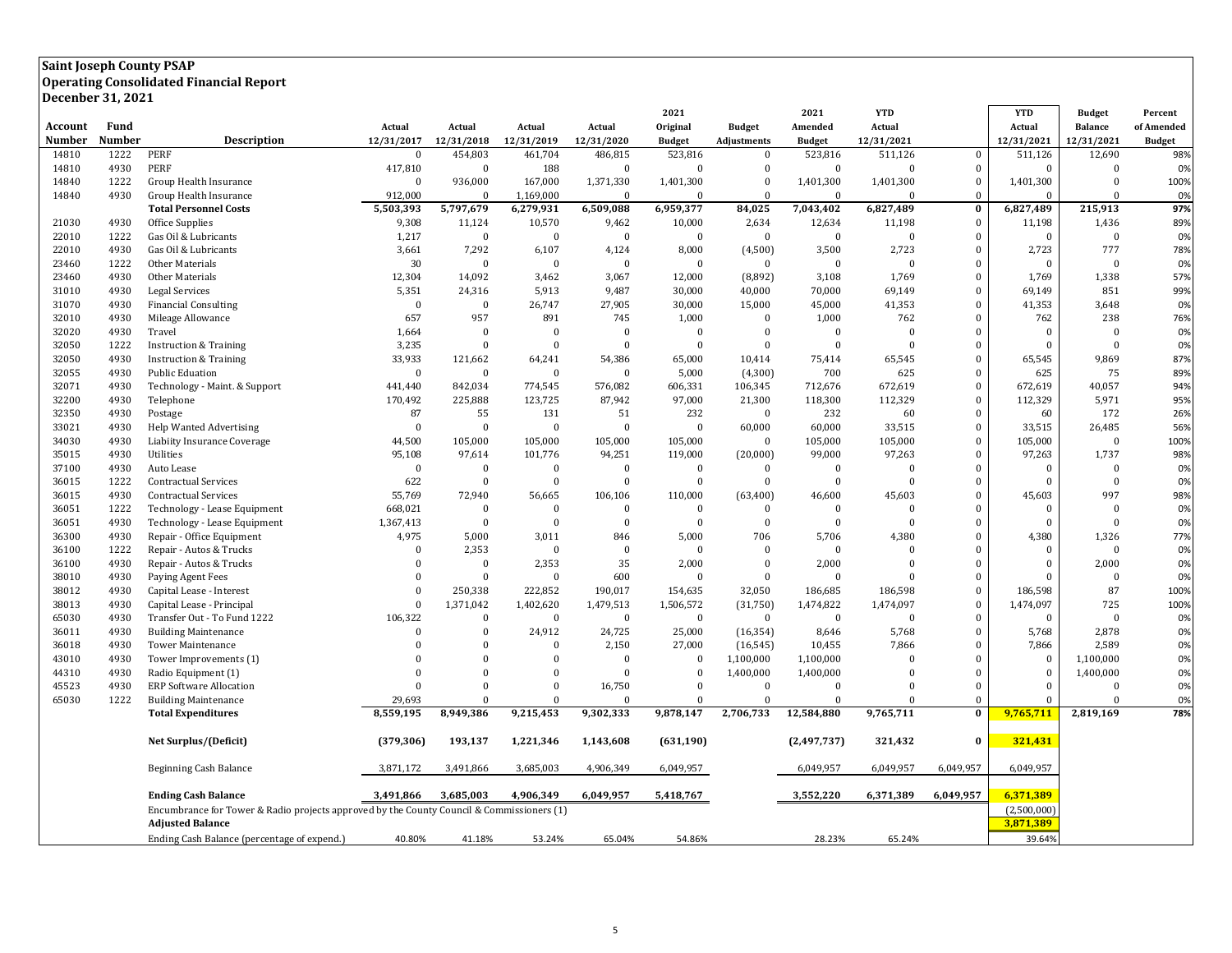| <b>Saint Joseph County PSAP</b> |              |                                                                 |                   |                          |                      |                      |
|---------------------------------|--------------|-----------------------------------------------------------------|-------------------|--------------------------|----------------------|----------------------|
| <b>Budget vs. Actual</b>        |              |                                                                 |                   |                          |                      |                      |
| December 31, 2021               |              |                                                                 | 2021              | <b>YTD</b>               |                      | <b>YTD</b>           |
| Account                         | Fund         |                                                                 | Amended           | Actual                   |                      | Actual %             |
| Number                          | Number       | <b>Description</b>                                              | <b>Budget</b>     | 12/31/2021               | <b>Balance</b>       | of Budget            |
|                                 |              |                                                                 |                   |                          |                      |                      |
| 2709                            | 1222         | Revenue<br>State 911 Revenue (\$145,449/month + \$426,479)      | 2,171,867         | 2,171,867                | $\bf{0}$             | 100.00%              |
| 2711                            | 4930         | Saint Joseph County (\$296,282 per month)                       | 3,555,382         | 3,555,382                | $\bf{0}$             | 100.00%              |
| 2711                            | 4930         | City of South Bend (\$211,994 per month)                        | 2,543,931         | 2,543,931                | $\bf{0}$             | 100.00%              |
| 2711                            | 4930         | City of Mishawaka (\$108,521 per month)                         | 1,302,256         | 1,302,256                | $\bf{0}$             | 100.00%              |
| 2715                            | 4930         | AT&T Telephone Reimbursement                                    | 442,654           | 442,654                  | $\bf{0}$             | $0.00\%$             |
| 2711                            | 4930         | Other Reimbursement                                             | 141               | 141                      | 0                    | $0.00\%$             |
| 0000                            | 4930         | Other                                                           | 287               | 287                      | 0<br>$\bf{0}$        | $0.00\%$             |
| 5206<br>6405                    | 4930<br>1222 | Transfer of Funds<br>Payroll Withholding                        | 0<br>0            | $\mathbf{0}$<br>$\bf{0}$ | $\bf{0}$             | $0.00\%$<br>0.00%    |
| 6101                            | 1222         | <b>Bank Account Interest</b>                                    | 7,661             | 7,661                    | $\bf{0}$             | 100.00%              |
| 6101                            | 4930         | <b>Bank Account Interest</b>                                    | 8,943             | 8,943                    | $\bf{0}$             | 100.00%              |
| 8400                            | 1222         | <b>Investment Interest</b>                                      | 25,222            | 25,222                   | $\bf{0}$             | 100.00%              |
| 8400                            | 4930         | <b>Investment Interest</b>                                      | 28,799            | 28,799                   | $\bf{0}$             | 100.00%              |
|                                 |              | <b>Total Revenue</b>                                            | 10,087,143        | 10,087,142               | (1)                  | 100.00%              |
|                                 |              | <b>Expenditures</b>                                             |                   |                          |                      |                      |
| 11032                           | 1222         | <b>Executive Director</b>                                       | 92,700            | 92,700                   | $\bf{0}$             | 100.00%              |
| 11312                           | 1222         | IT Manager                                                      | 72,100            | 72,100                   | $\bf{0}$             | 100.00%              |
| 11973                           | 1222         | Quality Assurance Manager                                       | 60,000            | 55,988                   | 4.012                | 93.31%               |
| 11409                           | 1222         | <b>Training Officer</b>                                         | $\bf{0}$          | $\bf{0}$                 | 0                    | $0.00\%$             |
| 11410                           | 1222         | <b>Communications Supervisor</b>                                | 169,500           | 161,750                  | 7,750                | 95.43%               |
| 11411                           | 4930         | Telecommunicator III                                            | 1,000,421         | 1,000,421                | 0                    | 100.00%              |
| 11412                           | 4930         | Telecommunicator II                                             | 684,209           | 684,209                  | 0                    | 100.00%              |
| 11413                           | 4930         | Telecommunicator I                                              | 525,630           | 525,630                  | $\bf{0}$<br>$\bf{0}$ | 100.00%              |
| 11414<br>11415                  | 1222<br>1222 | Shift Differential<br>On-Call Employee                          | 0<br>35,000       | $\bf{0}$<br>20,582       | 14,418               | $0.00\%$<br>58.81%   |
| 11415                           | 4930         | On-Call Employee                                                | 0                 | $\mathbf{0}$             | 0                    | 0.00%                |
| 11416                           | 4930         | Telecommunicator IV                                             | 350,176           | 350,176                  | $\bf{0}$             | 100.00%              |
| 11417                           | 1222         | <b>Training Manager</b>                                         | 60,000            | 35,421                   | 24,579               | 59.04%               |
| 11452                           | 1222         | <b>Administrative Manager</b>                                   | 47,277            | 47,277                   | 0                    | 100.00%              |
| 11458                           | 1222         | <b>Operations Manager</b>                                       | 144,200           | 144,200                  | $\bf{0}$             | 100.00%              |
| 11509                           | 1222         | Public Information Officer                                      | 42,024            | 42,024                   | $\bf{0}$             | 100.00%              |
| 11571                           | 4930         | Overtime & Other                                                | 985,000           | 943,847<br>$\bf{0}$      | 41,153<br>$\bf{0}$   | 95.82%<br>$0.00\%$   |
| 11578<br>11979                  | 1222<br>1222 | <b>Education Overtime</b><br>CAD/Radio Specialist               | 0<br>60,000       | 60,000                   | 0                    | 100.00%              |
| 14711                           | 4930         | Longevity Pay                                                   | 46,150            | 15,549                   | 30,601               | 33.69%               |
| 14712                           | 4930         | QA Pay                                                          | 15,500            | 13,705                   | 1,795                | 88.42%               |
| 14713                           | 4930         | CTO Pay                                                         | 147,000           | 130,588                  | 16,412               | 88.84%               |
| 14714                           | 4930         | <b>Holiday Pay</b>                                              | 5,017             | 1,258                    | 3,759                | 25.08%               |
| 14715                           | 4930         | Shift Differential                                              | 104,000           | 89,185                   | 14,815               | 85.75%               |
| 14716                           | 4930         | Foreign Language Pay                                            | 4,900             | 4,866                    | 34                   | 99.32%               |
| 14717                           | 4930         | Certification Pay                                               | 27,600            | 1.900                    | 25,700               | 6.88%                |
| 14718<br>16801                  | 4930<br>4930 | Hazard Pay<br><b>Incentive Pay</b>                              | 0<br>82,098       | 0<br>82,098              | 0<br>0               | $0.00\%$<br>$0.00\%$ |
| 14800                           | 1222         | <b>FICA</b>                                                     | 357,785           | 339,589                  | 18,196               | 94.91%               |
| 14800                           | 4930         | <b>FICA</b>                                                     | 0                 | $\bf{0}$                 | $\bf{0}$             | 0.00%                |
| 14810                           | 1222         | PERF                                                            | 523,816           | 511,126                  | 12,690               | 97.58%               |
| 14810                           | 4930         | PERF                                                            | 0                 | $\bf{0}$                 | 0                    | 0.00%                |
| 14840                           | 1222         | Group Health Insurance                                          | 1,401,300         | 1,401,300                | $\boldsymbol{0}$     | 100.00%              |
| 14840                           | 4930         | Group Health Insurance                                          | 0                 | $\bf{0}$                 | 0                    | $0.00\%$             |
|                                 |              | <b>Total Personnel Costs</b>                                    | 7,043,402         | 6,827,489                | 215,913              | 96.93%               |
| 21030<br>22010                  | 4930<br>4930 | Office Supplies<br>Gas Oil & Lubricants                         | 12,634<br>3,500   | 11,198<br>2,723          | 1,436<br>777         | 88.64%<br>77.79%     |
| 23460                           | 4930         | Other Materials                                                 | 3,108             | 1,769                    | 1,338                | 56.94%               |
| 31010                           | 4930         | <b>Legal Services</b>                                           | 70,000            | 69,149                   | 851                  | 98.78%               |
| 31070                           | 4930         | <b>Financial Consulting</b>                                     | 45,000            | 41,353                   | 3,648                | 91.89%               |
| 32010                           | 4930         | Mileage Allowance                                               | 1,000             | 762                      | 238                  | 76.22%               |
| 32050                           | 4930         | <b>Instruction &amp; Training</b>                               | 75,414            | 65,545                   | 9,869                | 86.91%               |
| 32055                           | 4930         | Public Eduation                                                 | 700               | 625                      | 75                   | 89.29%               |
| 32071                           | 4930         | Technology - Maint. & Support                                   | 712,676           | 672,619                  | 40,057               | 94.38%               |
| 32200                           | 4930         | Telephone                                                       | 118,300           | 112,329                  | 5,971                | 94.95%               |
| 32350<br>33021                  | 4930         | Postage<br><b>Help Wanted Advertising</b>                       | 232               | 60                       | 172<br>26,485        | 26.01%               |
| 34030                           | 4930<br>4930 | Liabiity Insurance Coverage                                     | 60,000<br>105,000 | 33,515<br>105,000        | 0                    | 55.86%<br>100.00%    |
| 35015                           | 4930         | Utilities                                                       | 99,000            | 97,263                   | 1,737                | 98.25%               |
| 36015                           | 4930         | <b>Contractual Services</b>                                     | 46,600            | 45,603                   | 997                  | 97.86%               |
| 36018                           | 4930         | Tower Maintenance                                               | 10,455            | 7,866                    | 2,589                | 75.24%               |
| 36300                           | 4930         | Repair - Office Equipment                                       | 5,706             | 4,380                    | 1,326                | 76.77%               |
| 36100                           | 4930         | Repair - Autos & Trucks                                         | 2,000             | 0                        | 2,000                | 0.00%                |
| 38010                           | 4930         | Paying Agent Fees                                               | 0                 | 0                        | 0                    | 100.00%              |
| 38012                           | 4930         | Capital Lease - Interest                                        | 186,685           | 186,598                  | 87                   | 99.95%               |
| 38013                           | 4930         | Capital Lease - Principal                                       | 1,474,822         | 1,474,097                | 725                  | 99.95%               |
| 43010                           | 4930         | Tower Improvements (New Project)                                | 1,100,000         | 0<br>$\pmb{0}$           | 1,100,000            | $0.00\%$             |
| 44310<br>45523                  | 4930<br>4930 | Radio Equipment (New Project)<br><b>ERP Software Allocation</b> | 1,400,000<br>0    | 0                        | 1,400,000<br>0       | $0.00\%$<br>$0.00\%$ |
| 36011                           | 4930         | <b>Building Maintenance</b>                                     | 8,646             | 5,768                    | 2,878                | 66.72%               |
|                                 |              | <b>Total Expenditures</b>                                       | 12,584,880        | 9,765,711                | 2,819,169            | 77.60%               |
|                                 |              |                                                                 |                   |                          |                      |                      |
|                                 |              | Net                                                             | (2,497,737)       | 321,432                  | (2,819,170)          |                      |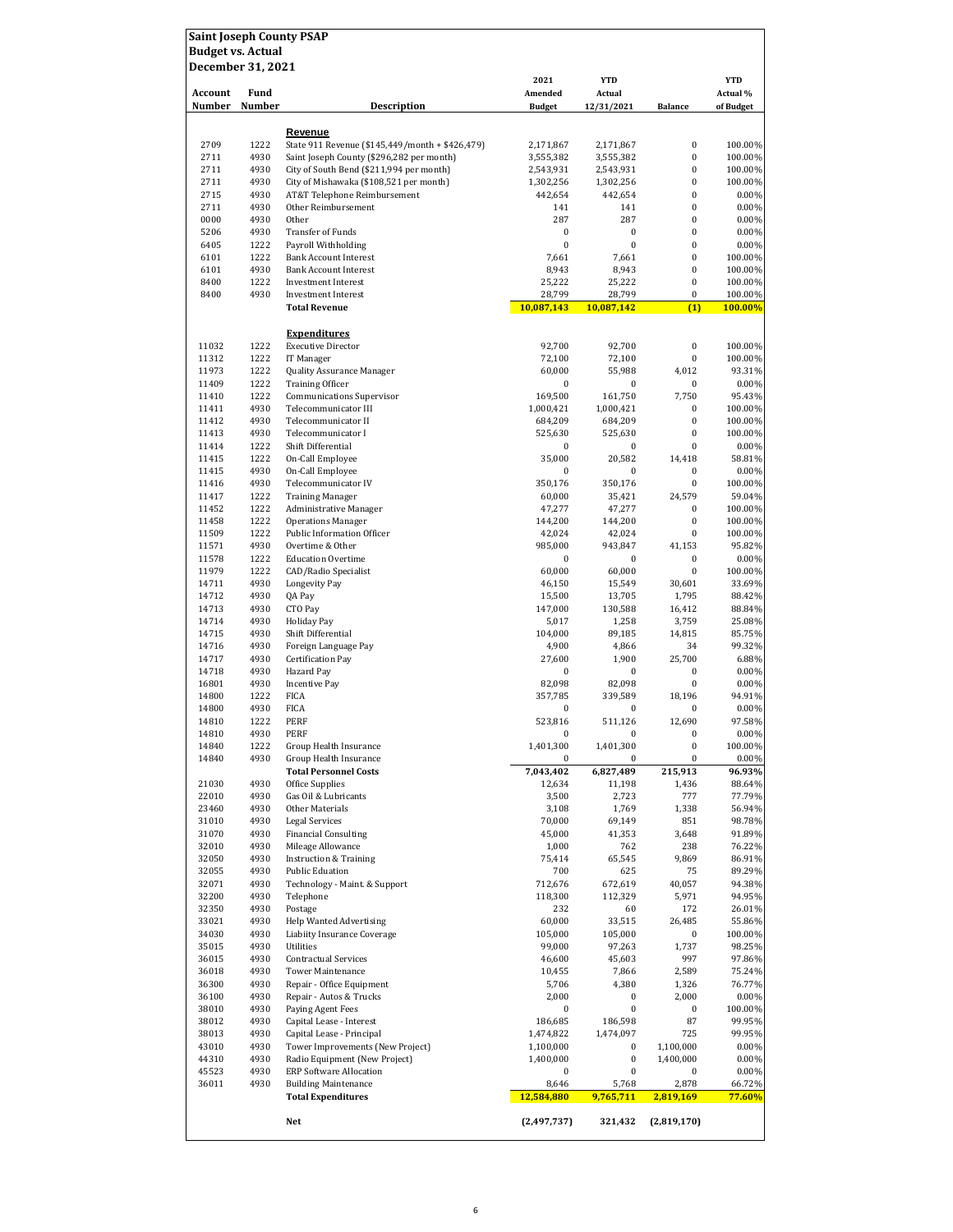| <b>Saint Joseph County PSAP</b> |               | <b>Comparative YTD Expenditures</b>                           |                           |                        |                              |                       |
|---------------------------------|---------------|---------------------------------------------------------------|---------------------------|------------------------|------------------------------|-----------------------|
| December 31, 2021               |               |                                                               |                           |                        |                              |                       |
|                                 |               |                                                               | <b>YTD</b>                | <b>YTD</b>             |                              |                       |
| <b>Account</b>                  | Fund          |                                                               | Actual                    | Actual                 | Increase/                    | Percent               |
| <b>Number</b>                   | <b>Number</b> | <b>Description</b>                                            | 12/31/2021                | 12/31/2020             | (Decrease)                   | Change                |
|                                 |               |                                                               |                           |                        |                              |                       |
| 11032<br>11312                  | 1222<br>1222  | <b>Executive Director</b><br>IT Manager                       | 92,700<br>72,100          | 92,700<br>72,100       | $\boldsymbol{0}$<br>$\bf{0}$ | 0.00%<br>0.00%        |
| 11314                           | 1222          | IT Technician                                                 | 0                         | 0                      | $\boldsymbol{0}$             | 0.00%                 |
| 11409                           | 1222          | <b>Training Officer</b>                                       | $\mathbf{0}$              | $\bf{0}$               | $\mathbf{0}$                 | 0.00%                 |
| 11409                           | 4930          | <b>Training Officer</b>                                       | $\bf{0}$                  | $\bf{0}$               | $\mathbf{0}$                 | 0.00%                 |
| 11973                           | 1222          | Quality Assurance Manager                                     | 55,988                    | 42,785                 | 13,203                       | 30.86%                |
| 11410                           | 1222          | <b>Communications Supervisor</b>                              | 161,750                   | 161,645                | 106                          | 0.07%                 |
| 11411<br>11412                  | 4930<br>4930  | Telecommunicator III<br>Telecommunicator II                   | 1,000,421<br>684,209      | 1,296,991<br>715,437   | (296, 570)<br>(31, 228)      | $-22.87%$<br>$0.00\%$ |
| 11413                           | 4930          | Telecommunicator I                                            | 525,630                   | 268,956                | 256,673                      | 95.43%                |
| 11414                           | 1222          | Acting Comm Supervisor Pay Dif                                | 0                         | 0                      | 0                            | 0.00%                 |
| 11414                           | 4930          | Acting Comm Supervisor Pay Dif                                | $\bf{0}$                  | $\bf{0}$               | $\mathbf{0}$                 | 0.00%                 |
| 11415                           | 1222          | On-Call Employee                                              | 20,582                    | 8,424                  | 12,158                       | 144.32%               |
| 11415                           | 4930          | On-Call Employee                                              | $\bf{0}$                  | 25,200                 | (25, 200)                    | $-100.00\%$           |
| 11416<br>11417                  | 4930<br>1222  | Telecommunicator IV<br><b>Training Manager</b>                | 350,176<br>35,421         | 329,080<br>0           | 21,096<br>35,421             | 6.41%<br>0.00%        |
| 11452                           | 1222          | Administrative Manager                                        | 47,277                    | 47,277                 | $\boldsymbol{0}$             | 0.00%                 |
| 11458                           | 1222          | <b>Operations Manager</b>                                     | 144,200                   | 144,200                | $\boldsymbol{0}$             | 0.00%                 |
| 11509                           | 1222          | Public Information Officer                                    | 42,024                    | 42,024                 | $\mathbf{0}$                 | 0.00%                 |
| 11571                           | 4930          | Overtime                                                      | 943,847                   | 820,083                | 123,764                      | 15.09%                |
| 11578                           | 1222          | <b>Education Overtime</b>                                     | 0                         | 0                      | 0                            | 0.00%                 |
| 11979<br>14711                  | 1222<br>4930  | CAD/Radio Specialist<br>Longevity Pay                         | 60,000<br>15,549          | 55,385<br>16,595       | 4,615<br>(1,046)             | 100.00%<br>$-6.30%$   |
| 14712                           | 4930          | QA Pay                                                        | 13,705                    | 13,320                 | 385                          | 2.89%                 |
| 14713                           | 4930          | CTO Pay                                                       | 130,588                   | 58,900                 | 71,688                       | 121.71%               |
| 14714                           | 4930          | <b>Holiday Pay</b>                                            | 1,258                     | 54,851                 | (53, 593)                    | $-97.71%$             |
| 14715                           | 4930          | Shift Differential                                            | 89,185                    | 20,092                 | 69,093                       | 343.88%               |
| 14716                           | 4930          | Foreign Language Pay                                          | 4,866                     | 2,436                  | 2,430                        | 99.77%                |
| 14717<br>14718                  | 4930<br>4930  | <b>Certification Pay</b><br>Hazard Pay                        | 1,900<br>$\boldsymbol{0}$ | 0<br>42,000            | 1,900<br>(42,000)            | 0.00%<br>100.00%      |
| 16801                           | 4930          | <b>Incentive Pay</b>                                          | 82,098                    | 0                      | 82,098                       | 100.00%               |
| 14800                           | 1222          | <b>FICA</b>                                                   | 339,589                   | 320,463                | 19,126                       | 5.97%                 |
| 14800                           | 4930          | <b>FICA</b>                                                   | $\boldsymbol{0}$          | $\bf{0}$               | $\bf{0}$                     | $0.00\%$              |
| 14810                           | 1222          | <b>PERF</b>                                                   | 511,126                   | 486,815                | 24,311                       | 4.99%                 |
| 14810                           | 4930          | <b>PERF</b>                                                   | $\bf{0}$                  | $\boldsymbol{0}$       | $\boldsymbol{0}$             | $0.00\%$              |
| 14840<br>14840                  | 1222<br>4930  | Group Health Insurance<br>Group Health Insurance              | 1,401,300<br>0            | 1,371,330<br>0         | 29,970<br>$\bf{0}$           | 2.19%<br>100.00%      |
|                                 |               | <b>Total Personnel Costs</b>                                  | 6,827,489                 | 6,509,088              | 318,401                      | 4.89%                 |
| 21030                           | 4930          | Office Supplies                                               | 11,198                    | 9,462                  | 1,736                        | 18.35%                |
| 22010                           | 4930          | Gas Oil & Lubricants                                          | 2,723                     | 4,124                  | (1, 401)                     | -33.98%               |
| 23460                           | 4930          | Other Materials                                               | 1,769                     | 3,067                  | (1, 297)                     | $-42.30%$             |
| 31010<br>31070                  | 4930<br>4930  | <b>Legal Services</b>                                         | 69,149                    | 9,487                  | 59,662                       | 628.90%<br>48.19%     |
| 32010                           | 4930          | <b>Financial Consulting</b><br>Mileage Allowance              | 41,353<br>762             | 27,905<br>745          | 13,447<br>17                 | 2.30%                 |
| 32050                           | 4930          | <b>Instruction &amp; Training</b>                             | 65,545                    | 54,386                 | 11,159                       | 20.52%                |
| 32055                           | 4930          | <b>Public Education</b>                                       | 625                       | 0                      | 625                          | $0.00\%$              |
| 32071                           | 4930          | Technology - Maint. & Support                                 | 672,619                   | 576,082                | 96,537                       | 16.76%                |
| 32200                           | 4930          | Telephone                                                     | 112,329                   | 87,942                 | 24,386                       | 27.73%                |
| 32350<br>33021                  | 4930<br>4930  | Postage<br><b>Help Wanted Advertising</b>                     | 60<br>33,515              | 51<br>$\boldsymbol{0}$ | 9<br>33,515                  | 18.33%<br>0.00%       |
| 34030                           | 4930          | Liabiity Insurance Coverage                                   | 105,000                   | 105,000                | $\boldsymbol{0}$             | 0.00%                 |
| 35015                           | 4930          | Utilities                                                     | 97,263                    | 94,251                 | 3,011                        | 3.19%                 |
| 36015                           | 4930          | <b>Contractual Services</b>                                   | 45,603                    | 106,106                | (60, 503)                    | $-57.02%$             |
| 36018                           | 4930          | <b>Tower Maintenance</b>                                      | 7,866                     | 2,150                  | 5,716                        | 0.00%                 |
| 36300                           | 4930          | Repair - Office Equipment                                     | 4,380                     | 846                    | 3,534                        | 100.00%               |
| 36100<br>36100                  | 1222<br>4930  | Repair - Office Equipment<br>Repair - Autos & Trucks          | 0<br>$\boldsymbol{0}$     | 0<br>35                | $\boldsymbol{0}$<br>(35)     | 0.00%<br>0.00%        |
| 38010                           | 4930          | Paying Agent Fees                                             | $\boldsymbol{0}$          | 600                    | (600)                        | 100.00%               |
| 38012                           | 4930          | Capital Lease - Interest                                      | 186,598                   | 190,017                | (3, 419)                     | $-1.80%$              |
| 38013                           | 4930          | Capital Lease - Principal                                     | 1,474,097                 | 1,479,513              | (5, 416)                     | $-0.37%$              |
| 43010                           | 4930          | Tower Improvements (New Project - \$2.2M)                     | 0                         | 0                      | 0                            | 0.00%                 |
| 44310                           | 4930          | Radio Equipment (New Project - \$1.4M)                        | $\boldsymbol{0}$          | $\boldsymbol{0}$       | $\bf{0}$                     | $0.00\%$              |
| 45523<br>36011                  | 4930<br>4930  | <b>ERP Software Allocation</b><br><b>Building Maintenance</b> | $\boldsymbol{0}$<br>5,768 | 16,750<br>24,725       | (16,750)<br>(18,957)         | 100.00%<br>$-76.67%$  |
|                                 |               | <b>Total Expenditures</b>                                     | 9,765,711                 | 9,302,333              | 463,378                      | 4.98%                 |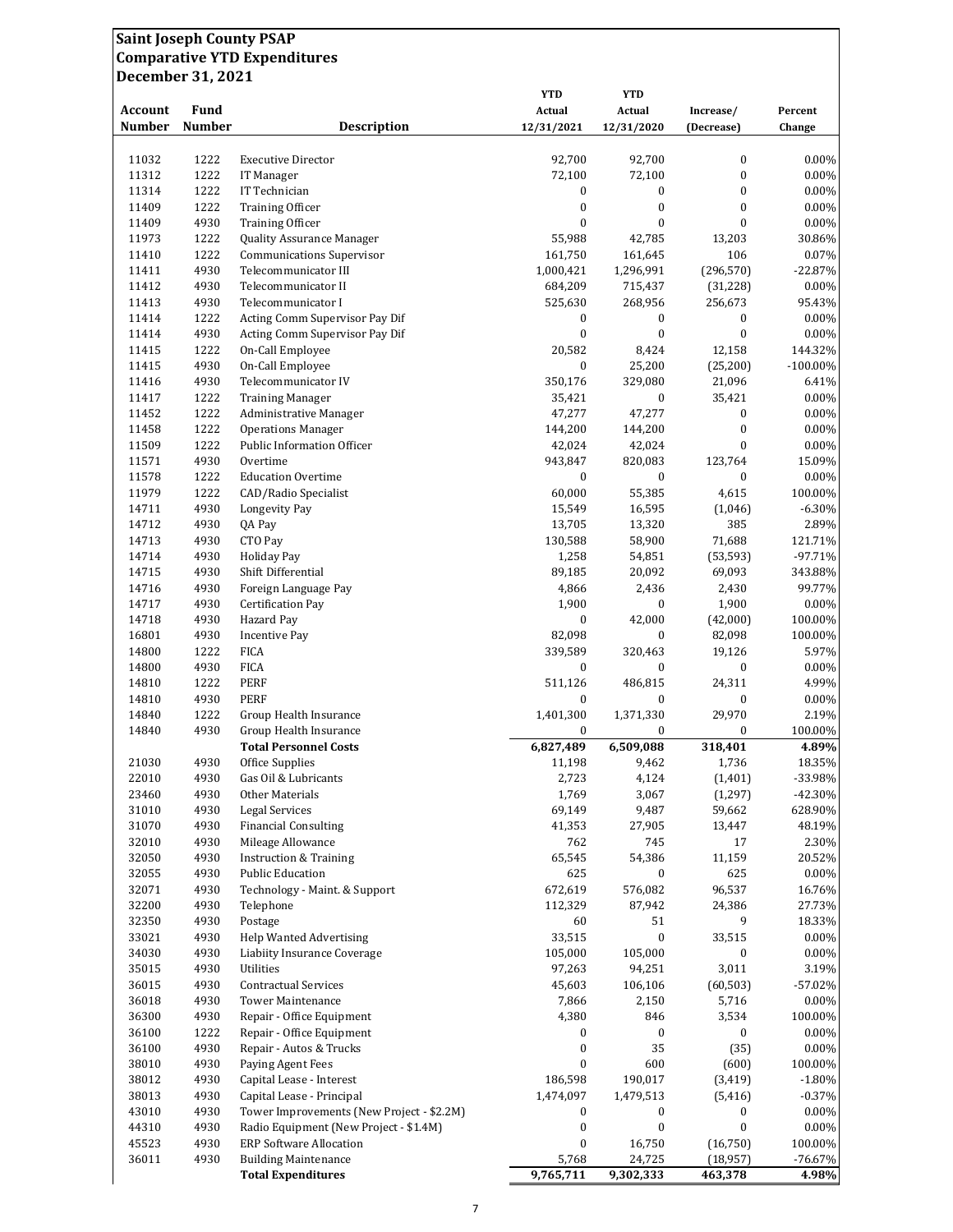## **PSAP Cash Balances December 31, 2021**

| Fund<br><b>Number</b><br>Name                      | <b>Cash Balance</b><br>12/31/2017 | <b>Cash Balance</b><br>12/31/2018 | <b>Cash Balance</b><br>12/31/2019 | <b>Cash Balance</b><br>12/31/2020 | <b>Cash Balance</b><br>12/31/2021 |
|----------------------------------------------------|-----------------------------------|-----------------------------------|-----------------------------------|-----------------------------------|-----------------------------------|
|                                                    |                                   |                                   |                                   |                                   |                                   |
| Statewide 911                                      | 2,629,692.52                      | 2.523.168.25                      | 3,355,880.07                      | 2.946.544.84                      | 2,167,237.01                      |
| Dispatch Operating                                 | 862.172.90                        | 1.161.834.49                      | 1.550.468.19                      | 3,103,412.97                      | 4,204,152.49                      |
| Dispatch Capital                                   | 399.984.00                        | 599.988.00                        | 777.236.92                        | 482.972.74                        | 188,768.64                        |
| Dispatch Bond Debt Service (will fund in December) | 0.00                              | 0.00                              | 450.66                            | 1.957.37                          | 25.730.04                         |
| CEDIT/PSAP Construction                            | 10.622.60                         | 0.00                              | 0.00                              | 0.00                              | 0.00                              |
| NIPSCO PSAP Training Grant                         | 0.00                              | 0.00                              | 3.680.00                          | 0.00                              | 0.00                              |
| 2015 U.S. Bank Lease Escrow                        | 25.573.44                         | 8.588.53                          | 8.610.23                          | 0.00                              | 0.00                              |
| 2017 U.S. Bank Lease Escrow                        | 1.716.684.70                      | 261.998.48                        | 95.416.64                         | 0.00                              | 0.00                              |
| Total                                              | 5,644,730.16                      | 4,555,577.75                      | 5,791,742.71                      | 6.534.887.92                      | 6,585,888.18                      |
|                                                    |                                   |                                   |                                   |                                   |                                   |

#### **PSAP Debt & Lease Amounts December 31, 2021**

|     | December 31, 2021                                      |                |                |                     |
|-----|--------------------------------------------------------|----------------|----------------|---------------------|
|     |                                                        | Original       | 12/31/2021     | 2021                |
|     |                                                        | Principal      | Principal      | <b>Debt Service</b> |
|     | Name                                                   | <b>Balance</b> | <b>Balance</b> | Payments            |
|     |                                                        |                |                |                     |
| (1) | 2014 CEDIT Bond (Fund 4932) Schedule #5                | 9,155,000.00   | 5,990,000.00   | 686,431.26          |
| (2) | 2015 U.S. Bank Lease (Fund 4930) Schedule #11          | 12,000,000.00  | 3,860,369.48   | 1,337,126.82        |
| (3) | 2017 U.S. Bank Lease (Fund 4930) Schedule #12          | 2,500,000.00   | 1,576,165.26   | 284,252.88          |
| (4) | 2019 Motorola Lease (Fund 4931) Sched. #25             | 2,976,131.00   | 2,205,682.72   | 494.204.14          |
| (5) | 2019 PSAP Veh Lease Jordan Ford Sched (Fund 4930). #27 | 26.140.00      | 13.220.85      | 6.139.68            |
| (6) | 2019 PSAP HP Computer Lease Sched. (Fund 4930) #28     | 131,612.05     | 66.656.95      | 33,687.00           |
|     | Total                                                  | 26,788,883.05  | 13.712.095.26  | 2,841,841.78        |
|     |                                                        |                |                |                     |

(1) 40 semi-annual payments from 6/30/15 to 12/31/34

(2) 20 semi-annual payments from 6/30/15 to 12/31/24

(3) 20 semi-annual payments from 5/16/18 to 11/16/27

(4) 7 annual payments from 2/1/20 to 2/1/26

(5) 60 monthly payments from 5/30/19 to 4/30/24

(6) 49 monthly payments from 8/15/19 to 8/15/24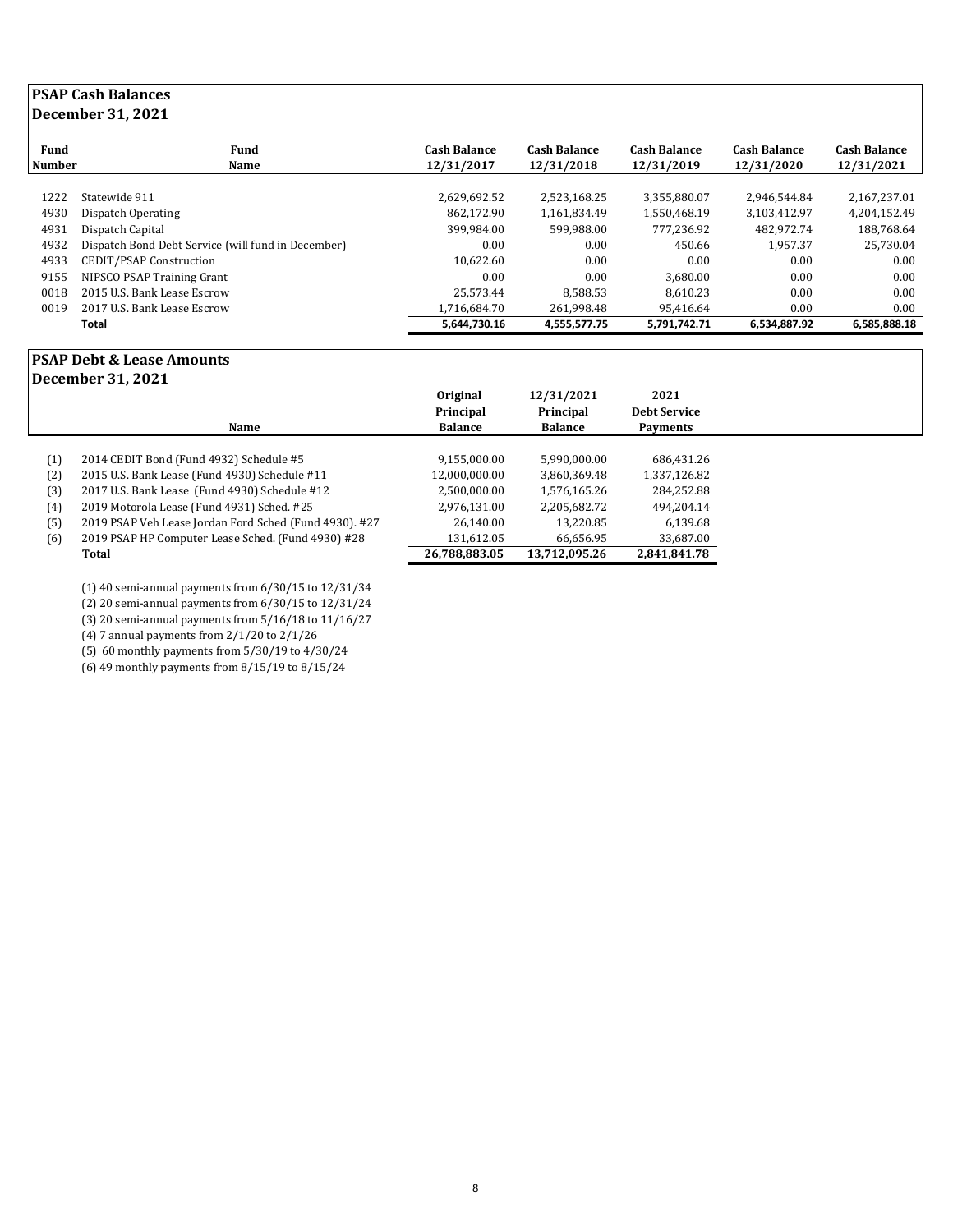

| <b>Fund Name</b>                             | 12/31/2015   | 12/31/2016 | 12/31/2017 | 12/31/2018              | 12/31/2019 | 12/31/2020 | 12/31/2021 |
|----------------------------------------------|--------------|------------|------------|-------------------------|------------|------------|------------|
| Statewide 911 Fund                           | 3,861,472    | 3,715,805  | 2,629,693  | 2,523,168               | 3,355,880  | 2,946,545  | 2,167,237  |
| Dispatch Operating                           | 165.544      | 155,367    | 862.173    | 1,161,834               | 1,550,468  | 3,103,413  | 4,204,152  |
| Dispatch Capital                             | 199,980      | 199,980    | 399,984    | 599,988                 | 777,237    | 482,973    | 188,769    |
| Dispatch Debt Service                        | 228,103      | 27,853     |            |                         | 451        | 1,957      | 25,730     |
| NIPSCO PSAP Training Grant                   | $\mathbf{0}$ | $\theta$   |            | 0                       | 3,680      | 0          | $\Omega$   |
| Dispatch Construction                        | 896,393      | 123.267    | 10.623     |                         | 0          |            | $\Omega$   |
| <b>Total Cash Reserves</b>                   | 5,351,492    | 4.222.273  | 3,902,472  | 4,284,991               | 5,687,716  | 6,534,888  | 6,585,888  |
| Excludes US Bank Lease Trustee Capital Funds |              |            |            | <b>Change 2020-2021</b> |            |            | 51,000     |

#### **Important Note**

In October, 2021, the County Council and Commissioners approved an additional appropriation in the amount of \$1.1 million dollars for a new tower and \$1.4 million dollars for radios. These projects are not included in the above cash flow reserves estimate as money is not expected to be spent during 2021.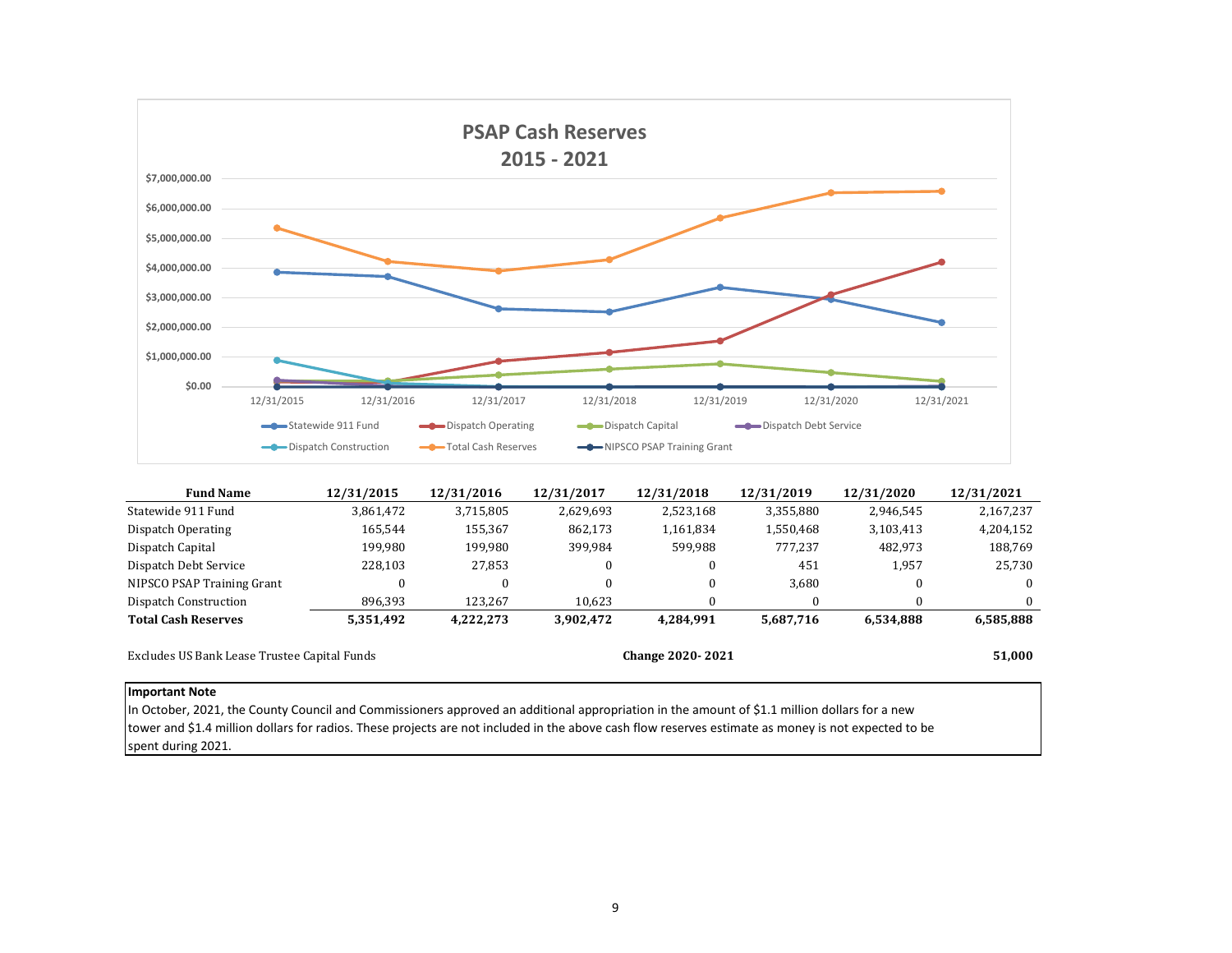|  |  | Assessments - 2017 to 2022 (assessments eliminated for 2022 and replaced with a dedicated PSAP income tax) |
|--|--|------------------------------------------------------------------------------------------------------------|
|  |  |                                                                                                            |

| <b>Annual Operating Assessment (Fund 4930)</b>                                                                                                                                                    | 2017      | Percent | 2018      | Percent | 2019      | Percent | 2020      | Percent | 2021      | Percent | 2022         | Percent  |
|---------------------------------------------------------------------------------------------------------------------------------------------------------------------------------------------------|-----------|---------|-----------|---------|-----------|---------|-----------|---------|-----------|---------|--------------|----------|
| Saint Joseph County                                                                                                                                                                               | 2,774,983 | 48.13%  | 3,415,385 | 49.25%  | 3,892,151 | 48.32%  | 3,852,672 | 48.38%  | 3,555,382 | 48.04%  | $\Omega$     | $0.00\%$ |
| City of South Bend                                                                                                                                                                                | 1,997,626 | 34.64%  | 2,338,773 | 33.73%  | 2,749,751 | 34.13%  | 2,698,781 | 33.89%  | 2,543,931 | 34.37%  |              | $0.00\%$ |
| City of Mishawaka                                                                                                                                                                                 | 993,391   | 17.23%  | 1.180.006 | 17.02%  | 1,413,666 | 17.55%  | 1,411,903 | 17.73%  | 1,302,256 | 17.59%  |              | 0.00%    |
| Total                                                                                                                                                                                             | 5,766,000 | 100.00% | 6,934,164 | 100.00% | 8,055,568 | 100.00% | 7,963,356 | 100.00% | 7,401,569 | 100.00% | $\mathbf{0}$ | $0.00\%$ |
| <b>Annual Captial Assessment (Fund 4931)</b>                                                                                                                                                      | 2017      |         | 2018      |         | 2019      |         | 2020      |         | 2021      |         | 2022         |          |
| Saint Joseph County                                                                                                                                                                               | 109,580   | 54.79%  | 109,571   | 54.79%  | 96,640    | 48.32%  | 96,760    | 48.38%  | 96,000    | 48.00%  |              | 0.00%    |
| City of South Bend                                                                                                                                                                                | 56,500    | 28.25%  | 56,506    | 28.25%  | 68,260    | 34.13%  | 67,780    | 33.89%  | 69,000    | 34.50%  |              | $0.00\%$ |
| City of Mishawaka                                                                                                                                                                                 | 33,920    | 16.96%  | 33,923    | 16.96%  | 35,100    | 17.55%  | 35,460    | 17.73%  | 35,000    | 17.50%  |              | 0.00%    |
| Total                                                                                                                                                                                             | 200,000   | 100.00% | 200,000   | 100.00% | 200,000   | 100.00% | 200,000   | 100.00% | 200,000   | 100.00% | $\mathbf{0}$ | $0.00\%$ |
| Annual Debt Service Assessment (Fund 4932) (1)                                                                                                                                                    | 2017      |         | 2018      |         | 2019      |         | 2020      |         | 2021      |         | 2022         |          |
| Saint Joseph County                                                                                                                                                                               | 369,688   | 53.63%  | 367,570   | 53.63%  | 368,079   | 53.63%  | 368,481   | 53.63%  | 368,133   | 53.63%  |              | 0.00%    |
| City of South Bend                                                                                                                                                                                | 200,113   | 29.03%  | 198,966   | 29.03%  | 199,242   | 29.03%  | 199,460   | 29.03%  | 199,271   | 29.03%  |              | $0.00\%$ |
| City of Mishawaka                                                                                                                                                                                 | 119,530   | 17.34%  | 118,845   | 17.34%  | 119,010   | 17.34%  | 119,140   | 17.34%  | 119,027   | 17.34%  |              | 0.00%    |
| Total                                                                                                                                                                                             | 689,331   | 100.00% | 685,381   | 100.00% | 686,331   | 100.00% | 687,081   | 100.00% | 686,431   | 100.00% | $\Omega$     | $0.00\%$ |
| <b>Total AnnualAssessments</b>                                                                                                                                                                    | 2017      |         | 2018      |         | 2019      |         | 2020      |         | 2021      |         | 2022         |          |
| Saint Joseph County                                                                                                                                                                               | 3,254,251 | 48.90%  | 3,892,526 | 49.78%  | 4,356,870 | 48.72%  | 4,317,913 | 48.79%  | 4,019,515 | 48.50%  | $\Omega$     | 0.00%    |
| City of South Bend                                                                                                                                                                                | 2,254,239 | 33.87%  | 2,594,245 | 33.18%  | 3,017,253 | 33.74%  | 2,966,021 | 33.51%  | 2,812,202 | 33.93%  | $\Omega$     | 0.00%    |
| City of Mishawaka                                                                                                                                                                                 | 1,146,841 | 17.23%  | 1,332,774 | 17.04%  | 1,567,776 | 17.53%  | 1,566,503 | 17.70%  | 1,456,283 | 17.57%  |              | 0.00%    |
| <b>Total</b>                                                                                                                                                                                      | 6,655,331 | 100.00% | 7,819,545 | 100.00% | 8,941,899 | 100.00% | 8,850,437 | 100.00% | 8,288,000 | 100.00% | $\bf{0}$     | $0.00\%$ |
| [1] Deduction from LIT Economic Development Revenue. Allocation per Interlocal agreement - SIC 53.63%, South Bend 29.03% and Mishawaka 17.34%. An adjustment for prior withholding is being made. |           |         |           |         |           |         |           |         |           |         |              |          |
| (2) Dedicated PSAP Local Income Tax starting in January 2022 replaces assessments. Assessments will only be needed if the PSAP funds are in a deficit position.                                   |           |         |           |         |           |         |           |         |           |         |              |          |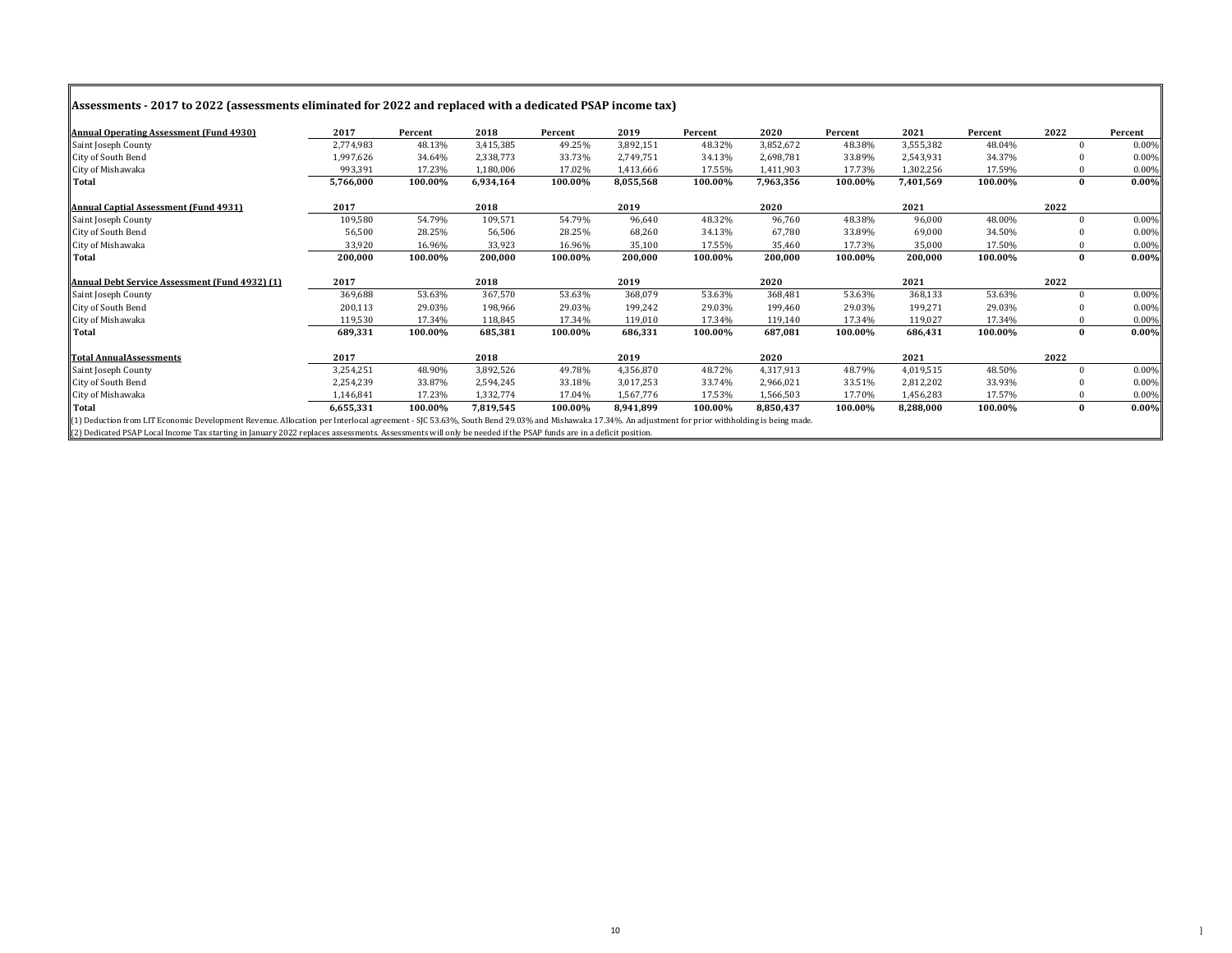

|             | Revenue    | <b>Expenditures</b> | <b>Net</b> |
|-------------|------------|---------------------|------------|
| 2015 Actual | 8,422,585  | 8,372,723           | 49,862     |
| 2016 Actual | 7,306,344  | 7,662,438           | (356,094)  |
| 2017 Actual | 9,041,871  | 9,249,027           | (207, 156) |
| 2018 Actual | 10,028,406 | 9,635,268           | 393,138    |
| 2019 Actual | 11,327,811 | 9,925,085           | 1,402,726  |
| 2020 Actual | 11,334,968 | 10,487,796          | 847,172    |
| 2021 Actual | 10.997.897 | 10,946,897          | 51,000     |

Note: 2021 estimated expenditures do not include \$2.5 millions dollars budgeted for a tower and radios projects. It is not expected that this money will be spent during 2021.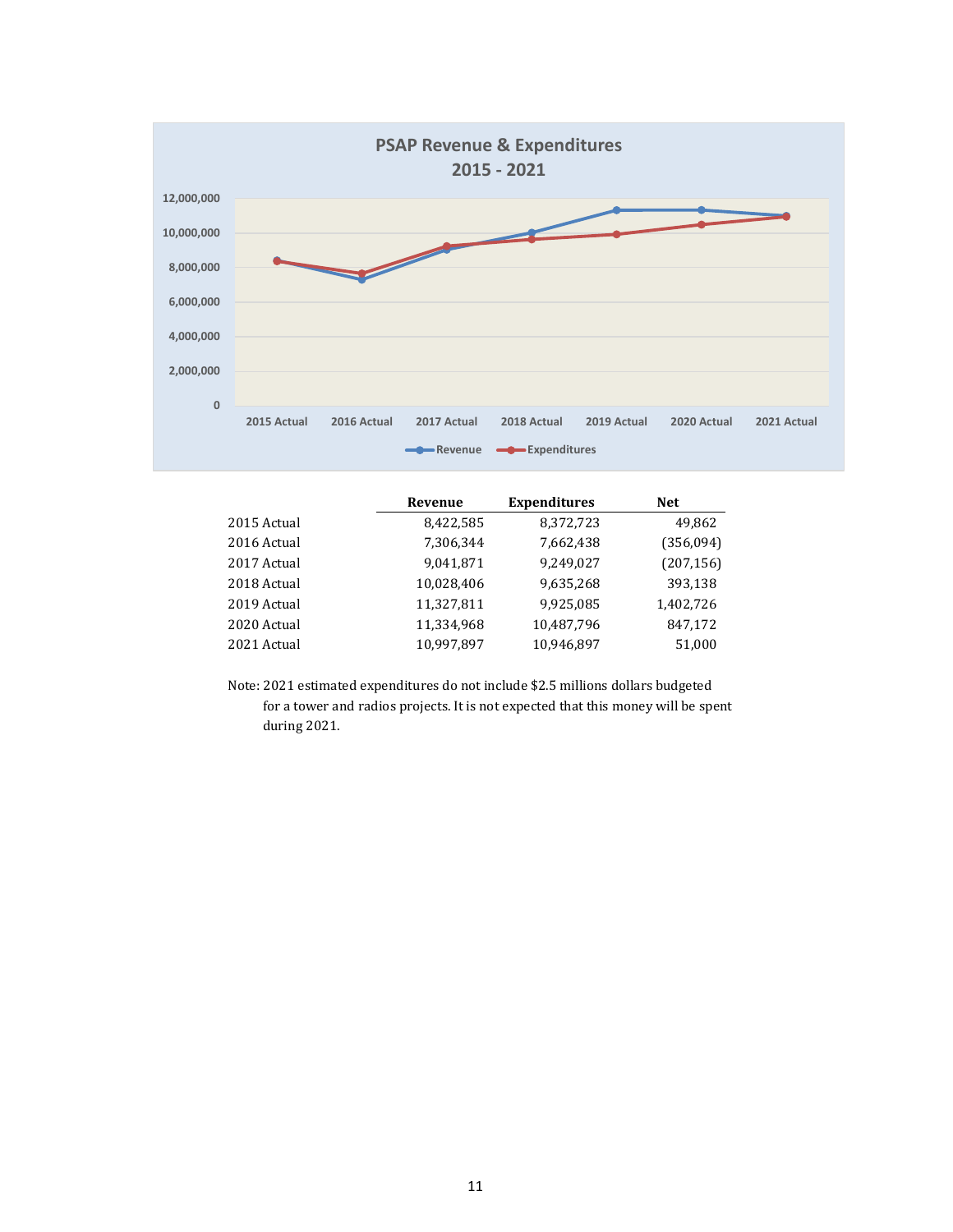

|             | <b>Fund 1222</b> | <b>Fund 4930</b>   | <b>Fund 4931</b> | <b>Fund 4932</b> | <b>Fund 9155</b>    |            |
|-------------|------------------|--------------------|------------------|------------------|---------------------|------------|
| Year        | Statewide 911    | Dispatch Operating | Dispatch Capital | Dispatch Bond    | <b>NIPSCO Grant</b> | Total      |
| 2015 Actual | 2,891,719        | 4.416.151          | 199,980          | 914.735          | 0                   | 8,422,585  |
| 2016 Actual | 2,138,106        | 4,679,907          | $\bf{0}$         | 488.331          |                     | 7,306,344  |
| 2017 Actual | 2,257,189        | 5,922,700          | 200,004          | 661,978          | 0                   | 9,041,871  |
| 2018 Actual | 2,193,672        | 6.948.849          | 200.004          | 685.881          |                     | 10,028,406 |
| 2019 Actual | 2,342,624        | 8,094,175          | 200,000          | 687,332          | 3,680               | 11,327,811 |
| 2020 Actual | 2,435,811        | 8,010,129          | 199,940          | 689,088          | 0                   | 11,334,968 |
| 2021 Actual | 2,204,750        | 7,882,393          | 200.000          | 710.754          |                     | 10.997.897 |

Revenue includes interest earned on investments during 2018 and 2019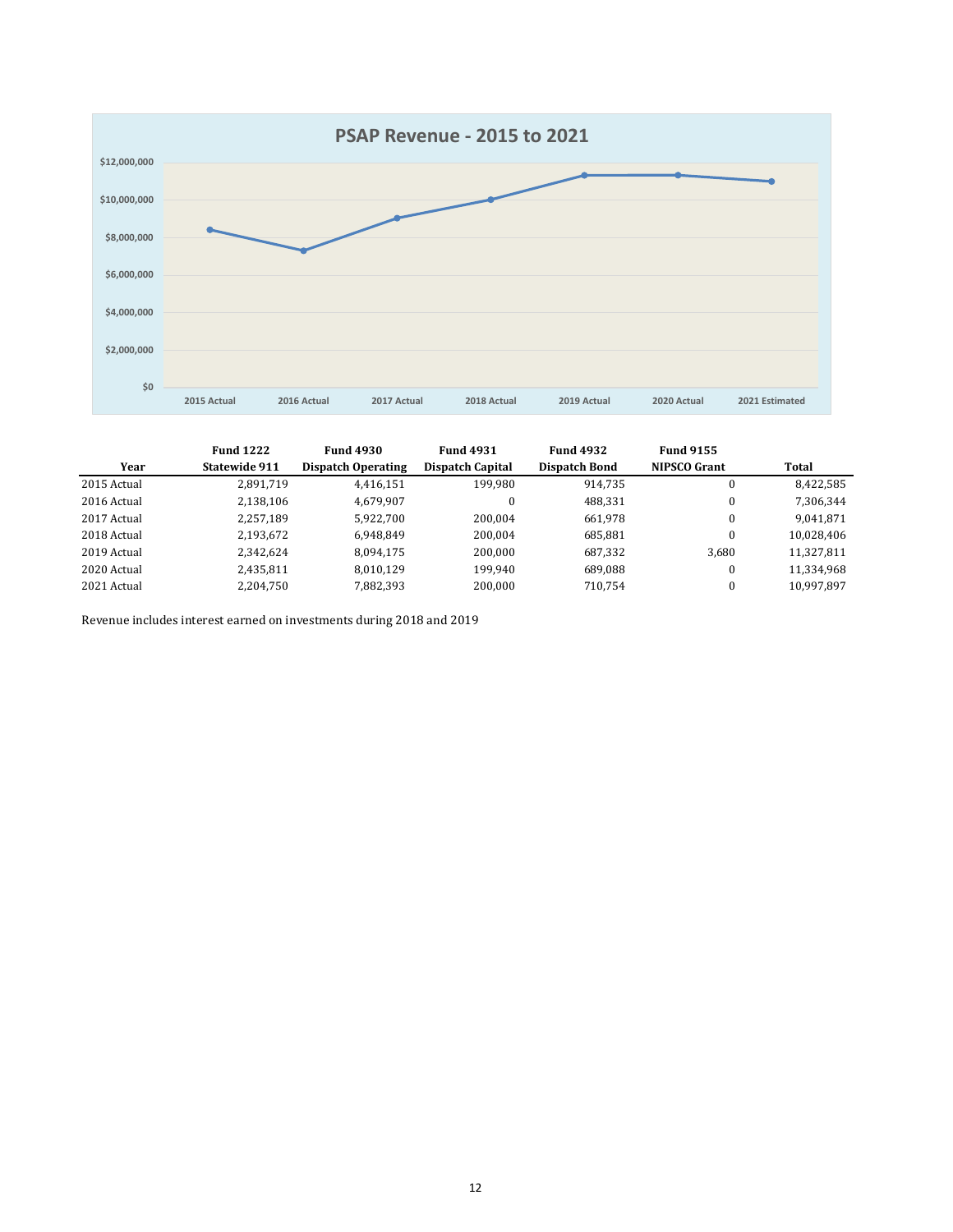

|             | <b>Fund 1222</b> | <b>Fund 4930</b>   | <b>Fund 4931</b> | <b>Fund 4932</b>     | <b>Fund 9155</b>    |            |
|-------------|------------------|--------------------|------------------|----------------------|---------------------|------------|
| Year        | Statewide 911    | Dispatch Operating | Dispatch Capital | <b>Dispatch Bond</b> | <b>NIPSCO Grant</b> | Total      |
| 2015 Actual | 3,435,485        | 4.250.607          | 0                | 686.631              |                     | 8,372,723  |
| 2016 Actual | 2,283,773        | 4.690.084          | $\bf{0}$         | 688.581              |                     | 7,662,438  |
| 2017 Actual | 3,343,301        | 5,215,895          | $\Omega$         | 689.831              |                     | 9,249,027  |
| 2018 Actual | 2,300,198        | 6,649,189          | $\Omega$         | 685.881              |                     | 9,635,268  |
| 2019 Actual | 1,509,912        | 7,705,541          | 22.751           | 686.881              |                     | 9,925,085  |
| 2020 Actual | 2.845.147        | 6.457.184          | 494.204          | 687.581              | 3.680               | 10,487,796 |
| 2021 Actual | 2,984,057        | 6,781,653          | 494,204          | 686,983              |                     | 10.946.897 |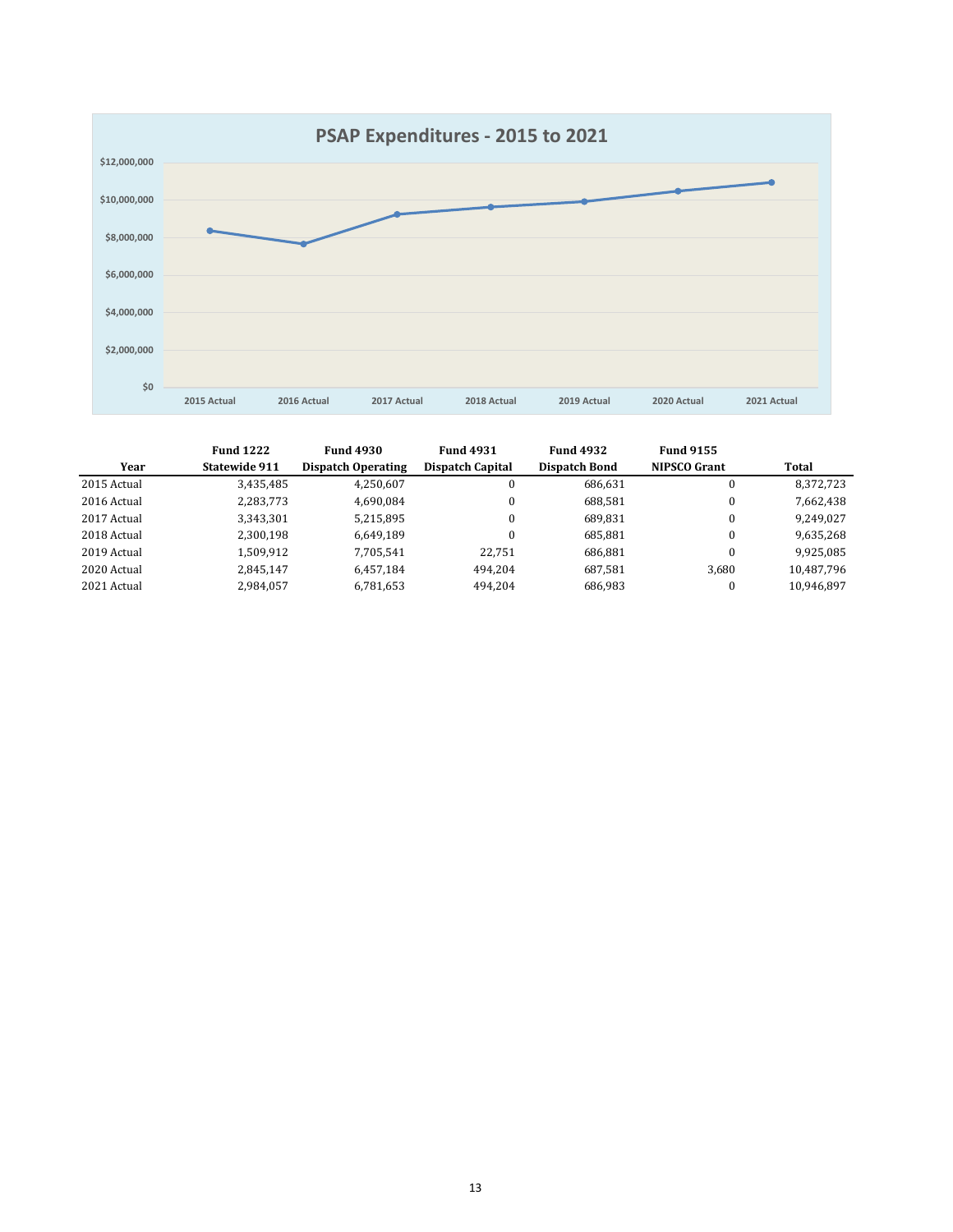| Saint Joseph County, Indiana<br><b>Budgeted Personnel Counts - PSAP</b> |                                         |                                  |                                  |                                  |                                  |                                  |                                  |                                  |
|-------------------------------------------------------------------------|-----------------------------------------|----------------------------------|----------------------------------|----------------------------------|----------------------------------|----------------------------------|----------------------------------|----------------------------------|
| 2015 - 2022                                                             |                                         |                                  |                                  |                                  |                                  |                                  |                                  |                                  |
| <b>Position Name</b>                                                    | 2015<br><b>Adopted</b><br><b>Budget</b> | 2016<br>Adopted<br><b>Budget</b> | 2017<br>Adopted<br><b>Budget</b> | 2018<br>Adopted<br><b>Budget</b> | 2019<br>Adopted<br><b>Budget</b> | 2020<br>Adopted<br><b>Budget</b> | 2021<br>Amended<br><b>Budget</b> | 2022<br>Adopted<br><b>Budget</b> |
| <b>Administrative/Operations</b>                                        |                                         |                                  |                                  |                                  |                                  |                                  |                                  |                                  |
| <b>Executive Director</b>                                               | 1.00                                    | 1.00                             | 1.00                             | 1.00                             | 1.00                             | 1.00                             | 1.00                             | 1.00                             |
| Administrative Manager                                                  | 1.00                                    | 1.00                             | 1.00                             | 1.00                             | 1.00                             | 1.00                             | 1.00                             | 1.00                             |
| CAD/Radio Specialist                                                    | 0.00                                    | 0.00                             | 0.00                             | 0.00                             | 0.00                             | 1.00                             | 1.00                             | 1.00                             |
| IT Manager                                                              | 1.00                                    | 1.00                             | 1.00                             | 1.00                             | 1.00                             | 1.00                             | 1.00                             | 1.00                             |
| <b>GIS Technician</b>                                                   | 0.00                                    | 0.00                             | 0.00                             | 0.00                             | 0.00                             | 0.00                             | 0.00                             | 1.00                             |
| IT Technician                                                           | 1.00                                    | 1.00                             | 1.00                             | 0.00                             | 0.00                             | 0.00                             | 0.00                             | 1.00                             |
| Public Information Officer                                              | 0.00                                    | 1.00                             | 1.00                             | 1.00                             | 1.00                             | 1.00                             | 1.00                             | 1.00                             |
| <b>Operations Manager</b>                                               | 1.00                                    | 1.00                             | 1.00                             | 2.00                             | 2.00                             | 2.00                             | 2.00                             | 2.00                             |
| Quality Assurance Manager                                               | 0.00                                    | 0.00                             | 0.00                             | 0.00                             | 1.00                             | 1.00                             | 1.00                             | 1.00                             |
| Quality Assurance Assistant                                             | 0.00                                    | 0.00                             | 0.00                             | 0.00                             | 0.00                             | 0.00                             | 0.00                             | 1.00                             |
| <b>Training Manager</b>                                                 | 0.00                                    | 0.00                             | 0.00                             | 0.00                             | 0.00                             | 0.00                             | 0.00                             | 1.00                             |
| Training Officer/Manager                                                | 1.00                                    | 1.00                             | 1.00                             | 0.00                             | 0.00                             | 0.00                             | 0.00                             | 0.00                             |
| Subtotal                                                                | 6.00                                    | 7.00                             | 7.00                             | 6.00                             | 7.00                             | 8.00                             | 8.00                             | 12.00                            |
| Communicicaions/Telecommunicators                                       |                                         |                                  |                                  |                                  |                                  |                                  |                                  |                                  |
| <b>Communications Supervisor</b>                                        | 3.00                                    | 3.00                             | 3.00                             | 3.00                             | 3.00                             | 3.00                             | 3.00                             | 3.00                             |
| Telecommunicator I                                                      | 9.00                                    | 19.00                            | 19.00                            | 0.00                             | 0.00                             | 0.00                             | 0.00                             | 12.00                            |
| Telecommunicator II                                                     | 30.00                                   | 29.00                            | 29.00                            | 10.00                            | 10.00                            | 10.00                            | 10.00                            | 10.00                            |
| Telecommunicator III                                                    | 18.00                                   | 12.00                            | 16.00                            | 50.00                            | 53.00                            | 53.00                            | 53.00                            | 56.00                            |
| Telecommunicator IV                                                     | 0.00                                    | 0.00                             | 0.00                             | 7.00                             | 7.00                             | 7.00                             | 7.00                             | 6.00                             |
| Subtotal                                                                | 60.00                                   | 63.00                            | 67.00                            | 70.00                            | 73.00                            | 73.00                            | 73.00                            | 87.00                            |
| <b>Total Staffing</b>                                                   | 66.00                                   | 70.00                            | 74.00                            | 76.00                            | 80.00                            | 81.00                            | 81.00                            | 99.00                            |

Prior to consolidation, in 2014, 15 dispatchers were paid from the County Police budget (0005) in the General Fund. Other dispatchers were paid directly by other governmental agencies.

No new positions requested in the 2021 budget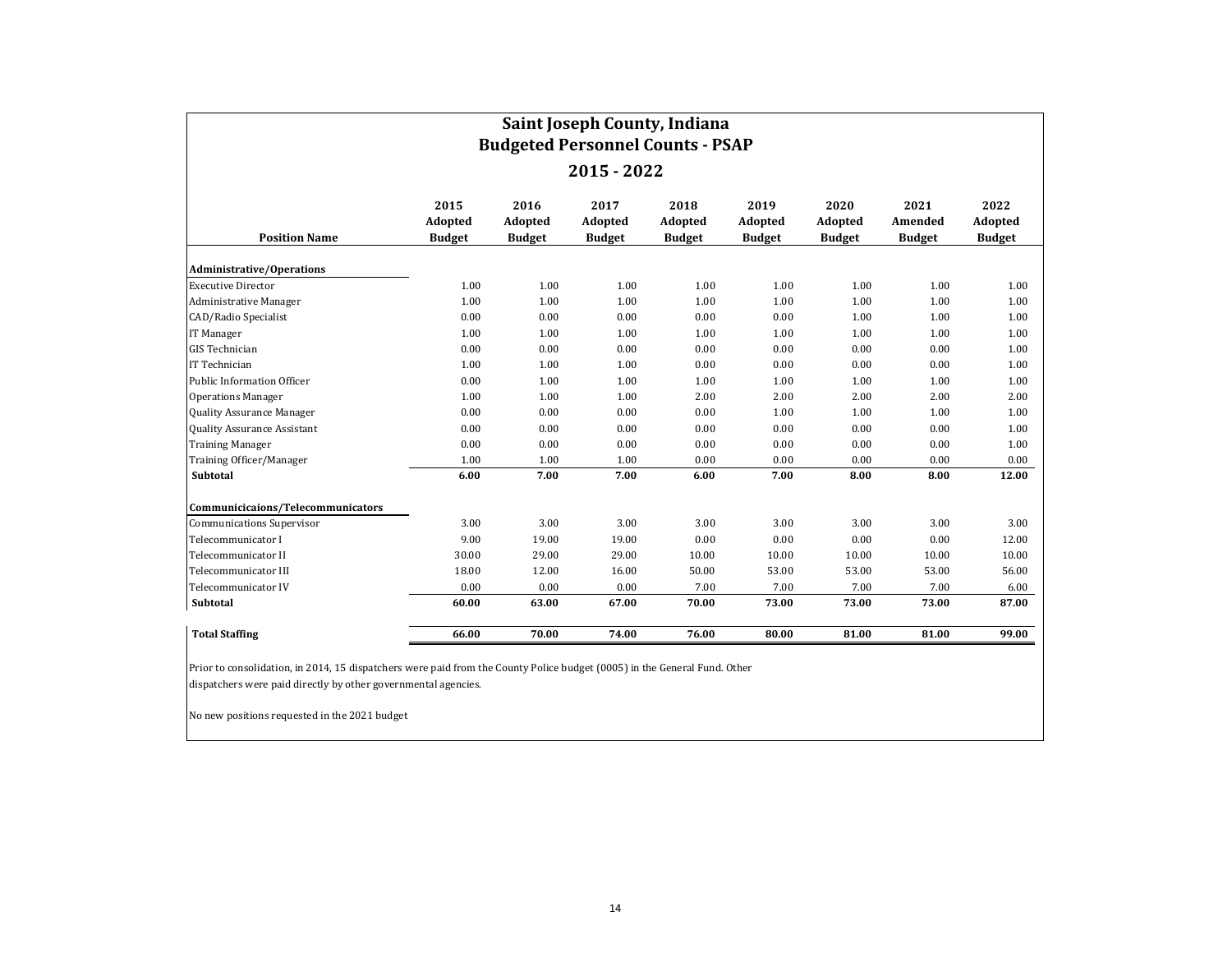

| Type                 | Amount     | Percent  |
|----------------------|------------|----------|
| State 911 Revenue    | 2,171,867  | 21.53%   |
| Saint Joseph County  | 3,555,382  | 35.25%   |
| City of South Bend   | 2,543,931  | 25.22%   |
| City of Mishawaka    | 1,302,256  | 12.91%   |
| AT&T Reimbursements  | 442,654    | 4.39%    |
| Interest Earnings    | 70,625     | 0.70%    |
| Other Refunds        | 427        | $0.00\%$ |
| Uses of Fund Balance | 0          | $0.00\%$ |
| <b>Total Revenue</b> | 10,087,142 | 100.00%  |